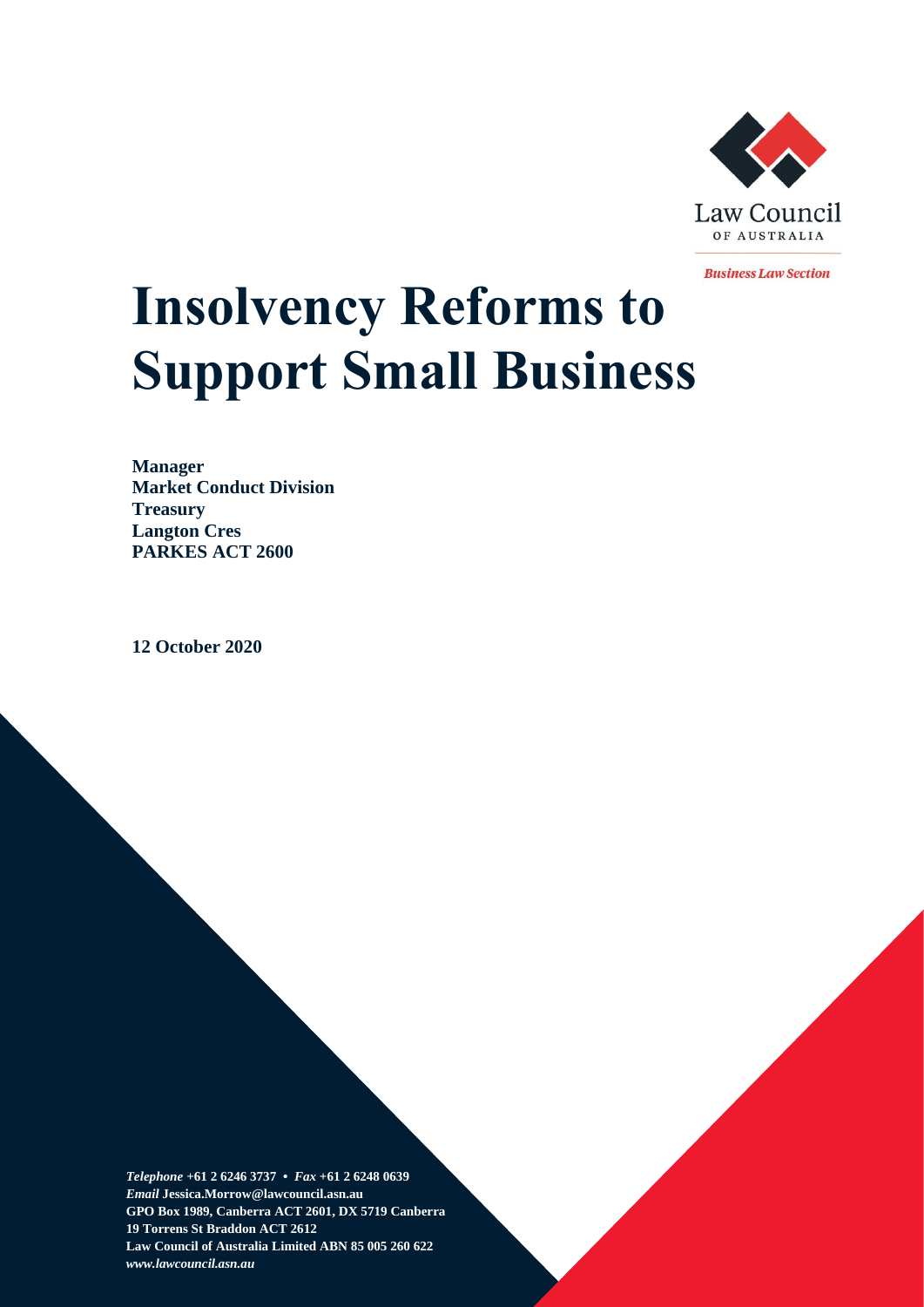# **Table of Contents**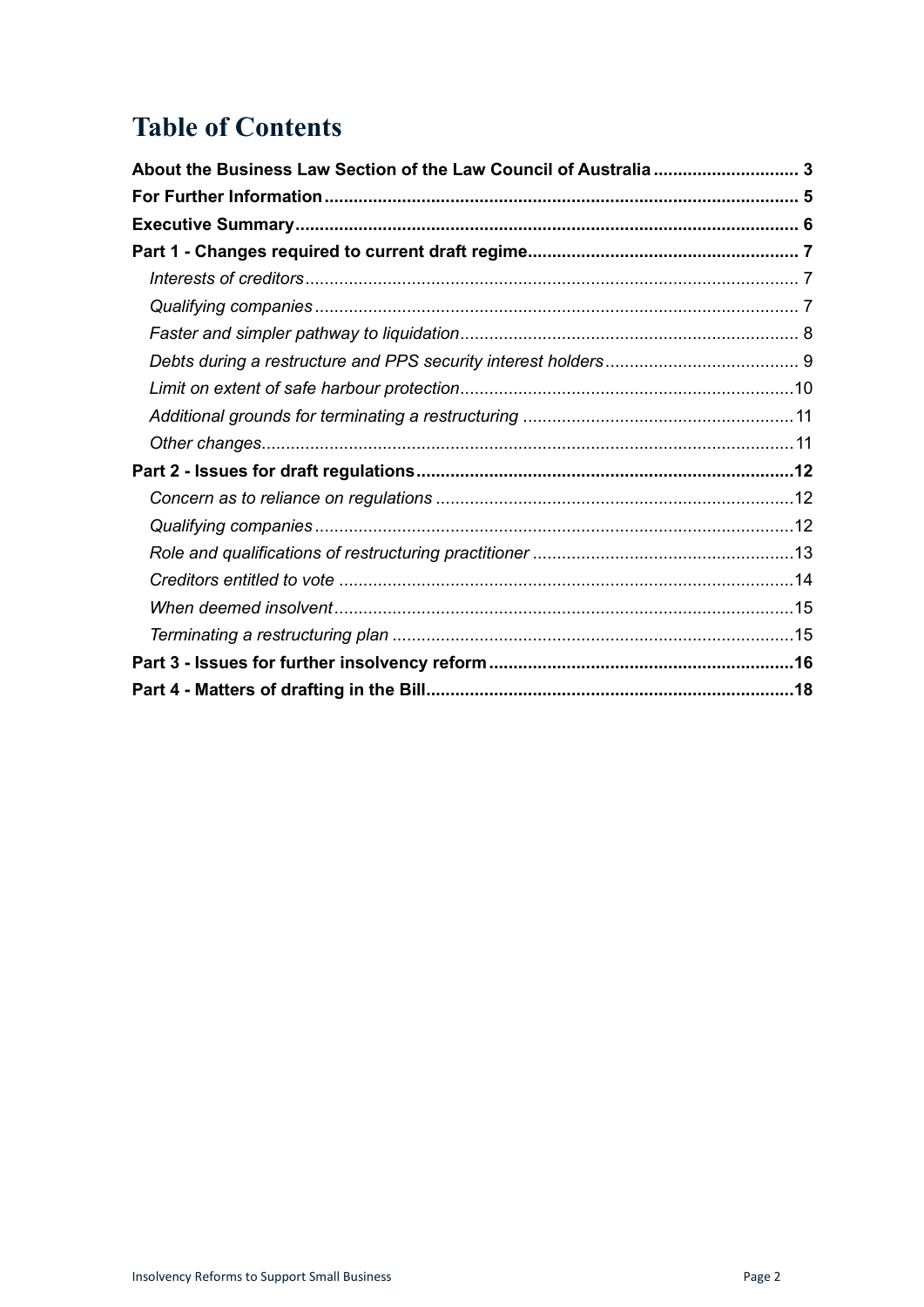# <span id="page-2-0"></span>About the Business Law Section of the Law Council of Australia

The Business Law Section was established in August 1980 by the Law Council of Australia with jurisdiction in all matters pertaining to business law. It is governed by a set of by-laws adopted by the Law Council and the members of the Section. The Business Law Section conducts itself as a section of the Law Council of Australia Limited.

The Business Law Section provides a forum through which lawyers and others interested in law affecting business can discuss current issues, debate and contribute to the process of law reform in Australia, as well as enhance their professional skills.

The Law Council of Australia Limited itself is a representative body with its members being:

- Australian Capital Territory Bar Association
- Australian Capital Territory Law Society
- Bar Association of Queensland Inc
- Law Institute of Victoria
- Law Society of New South Wales
- Law Society of South Australia
- Law Society of Tasmania
- Law Society Northern Territory
- Law Society of Western Australia
- New South Wales Bar Association
- Queensland Law Society
- South Australian Bar Association
- Tasmanian Bar
- Law Firms Australia
- The Victorian Bar Inc
- Western Australian Bar Association

Operating as a section of the Law Council, the Business Law Section is often called upon to make or assist in making submissions for the Law Council in areas of business law applicable on a national basis.

Currently the Business Law Section has approximately 900 members. It currently has 15 specialist committees and working groups:

- Competition & Consumer Law Committee
- Construction & Infrastructure Law Committee
- Corporations Law Committee
- Customs & International Transactions Committee
- Digital Commerce Committee
- Financial Services Committee
- Foreign Corrupt Practices Working Group
- Foreign Investment Committee
- Insolvency & Restructuring Law Committee
- Intellectual Property Committee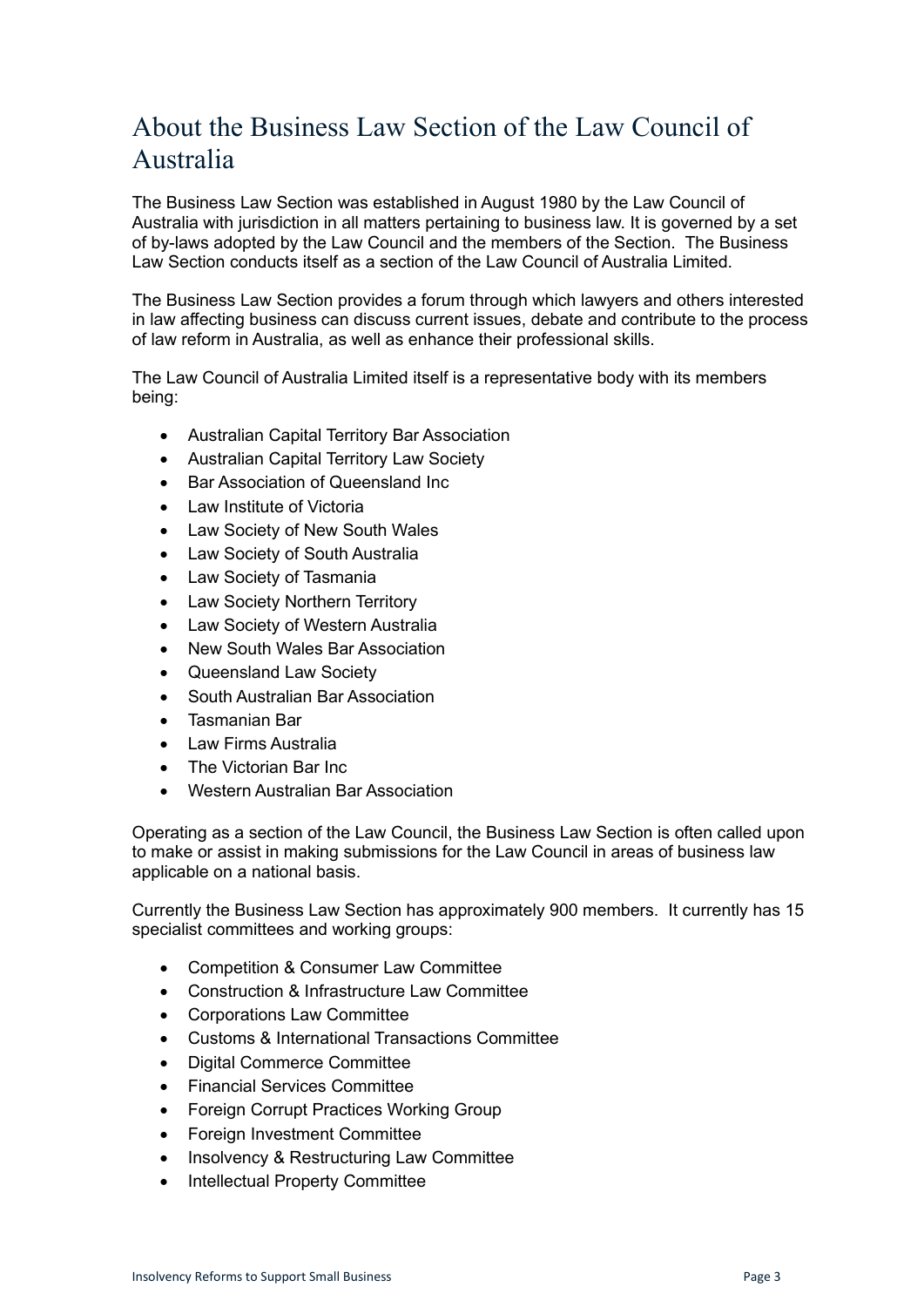- Media & Communications Committee
- Privacy Law Committee
- SME Business Law Committee
- Taxation Law Committee
- Technology in Mergers & Acquisitions Working Group

As different or newer areas of business law develop, the Business Law Section evolves to meet the needs or objectives of its members in emerging areas by establishing new working groups or committees, depending on how it may better achieve its objectives.

The Section has an Executive Committee of 11 members drawn from different states and territories and fields of practice. The Executive Committee meets quarterly to set objectives, policy and priorities for the Section.

Current members of the Executive are:

- Mr Greg Rodgers, Chair
- Mr Mark Friezer, Deputy Chair
- Mr Philip Argy, Treasurer
- Ms Rebecca Maslen-Stannage
- Professor Pamela Hanrahan
- Mr John Keeves
- Mr Frank O'Loughlin
- Ms Rachel Webber
- Dr Richard Dammery
- Dr Elizabeth Boros
- Mr Adrian Varrasso

The Section's administration team serves the Section nationally and is based in the Law Council's offices in Canberra.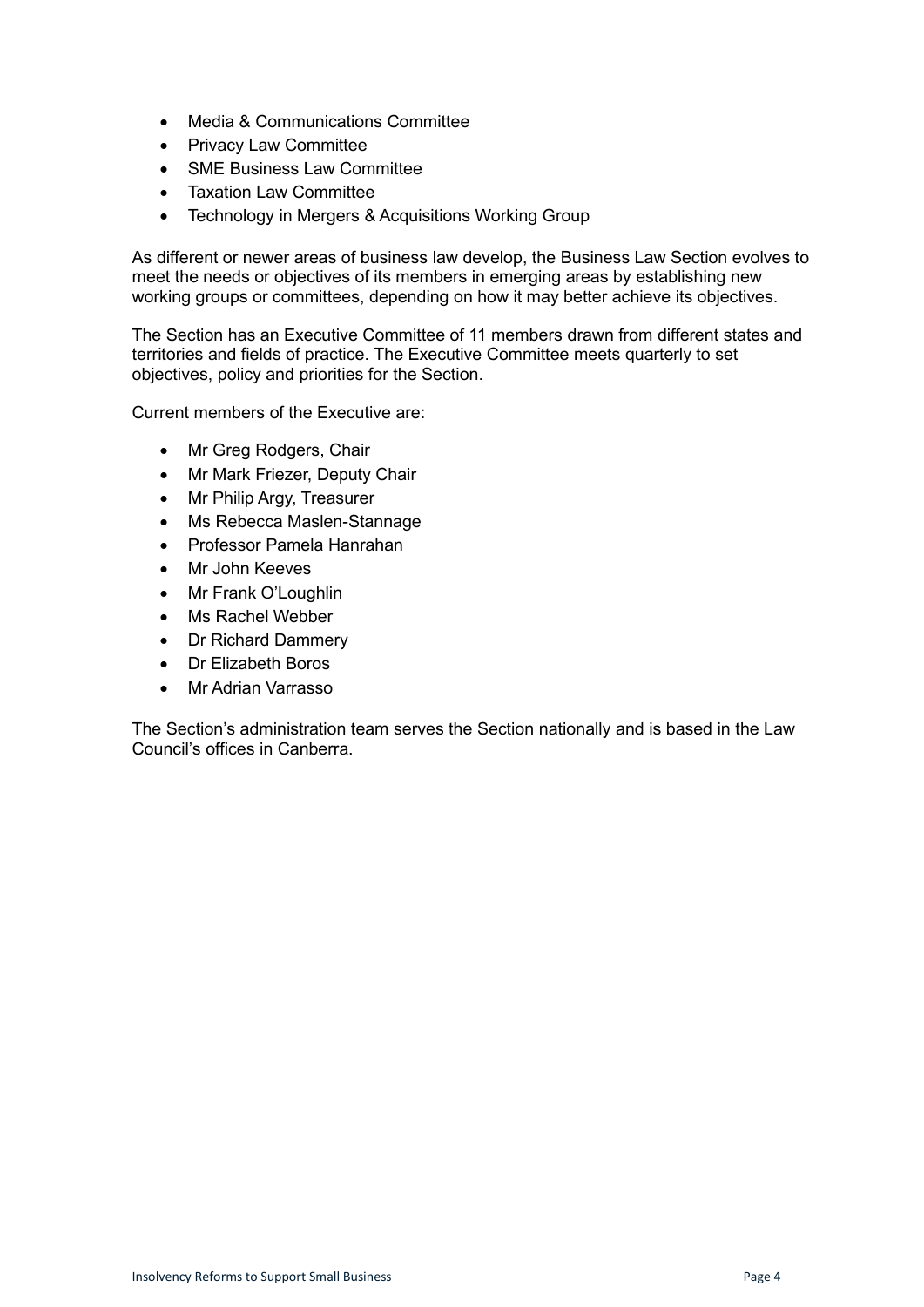# <span id="page-4-0"></span>For Further Information

This submission has been prepared by a working group drawn from members of the Insolvency & Restructuring Committee, the Corporations Committee and the SME Business Law Committee of the Business Law Section of the Law Council of Australia (collectively referred to in this submission as the **Committee**).

The Committee would be pleased to discuss any aspect of this submission.

Any queries can be directed to the chair of the Insolvency & Restructuring Committee, Scott Butler, at [scott.butler@hallandwilcox.com.au](mailto:scott.butler@hallandwilcox.com.au) or on (07) 3231 7722, or the chair of the Business Law Section, Greg Rodgers, at [greg.rodgers@rbglawyers.com.au](mailto:greg.rodgers@rbglawyers.com.au) or on 0404 093 589

With compliments

gay hoga

**Greg Rodgers Chair, Business Law Section**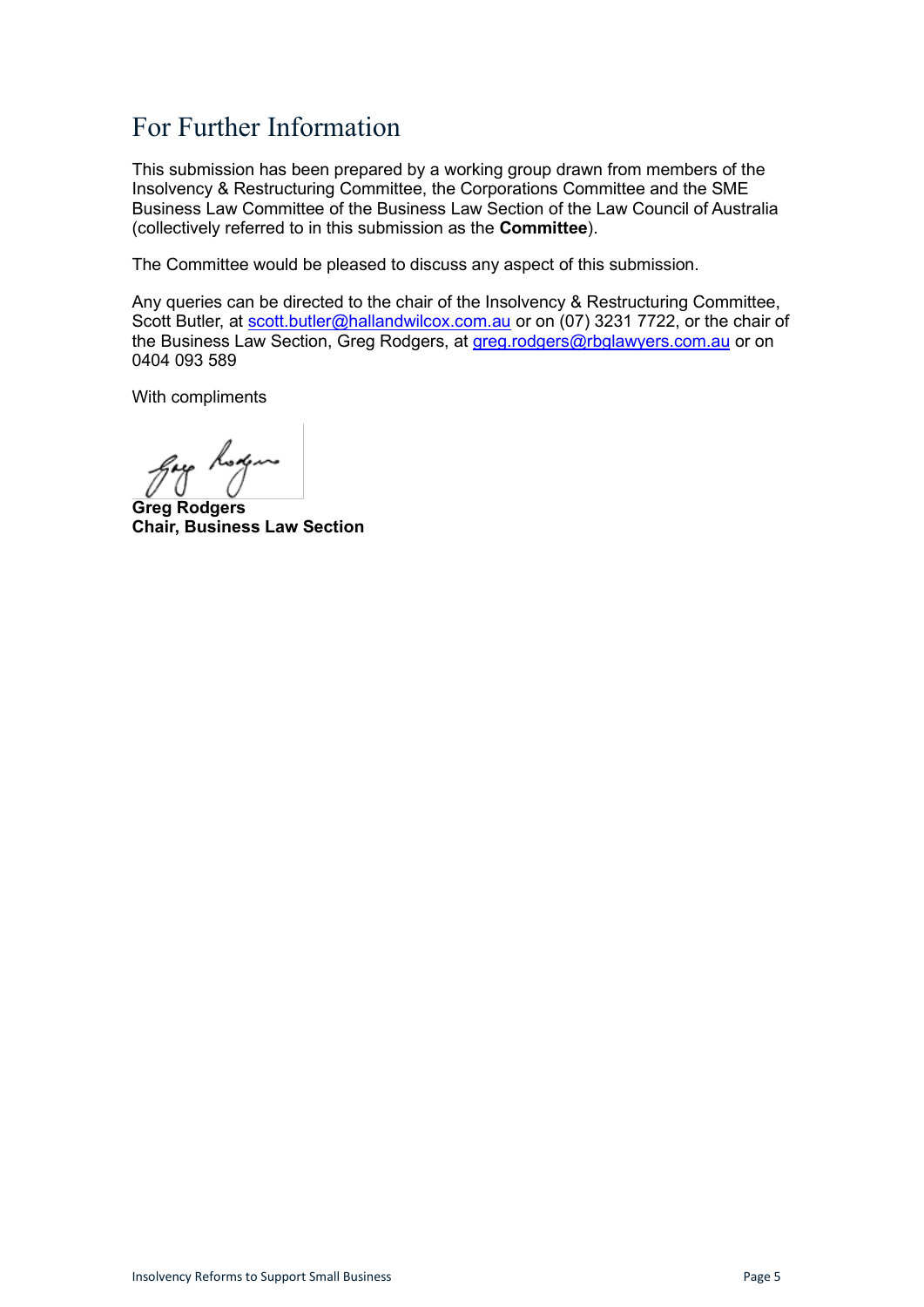# <span id="page-5-0"></span>Executive Summary

- 1. The submission responds to the call for submissions in respect of the Corporations Amendment (Corporate Insolvency Reforms) Bill 2020 (the **Bill**) and its explanatory memorandum (**Explanatory Memorandum**), published by Treasury on 7 October 2020.
- 2. At the outset, the Committee welcomes the initiative of Treasury to deal with corporate law reform for small to medium enterprises (**SME**s) facing insolvency. We also agree, in general, with the approach that has been taken to provide an alternative regime for enabling SMEs to restructure where possible, and where a trade-on solution is not possible then to allow such enterprises to transition to liquidation in a manner that is intended to be more cost-effective than the one-size-fits-all approach currently available under the *Corporations Act 2001* (Cth) (**Corporations Act**).
- 3. The Committee wishes to expressly acknowledge the efforts of Treasury officers to assist in consultation and their preparedness to engage with independent legal professionals on the Committee. The current economic circumstances facing SMEs are just cause for these reforms to be fast-tracked, and we trust that the independent counsel of expert lawyers in this field will assist Treasury in finalising the detail of the reforms within the very limited timeframe available.
- 4. For ease of reference, in this submission we have used the expression "*draft regime*" to refer to the scheme set out in the Bill, and which will be supplemented by regulations to be passed subsequently. Also, for ease of reference, where terms are defined in the Bill, Explanatory Memorandum or the Corporations Act, we have adopted the same terms without necessarily reciting that they are defined.
- 5. Given the very brief timeframe within which consultation and submissions can be made in this instance, we have structured our submissions into four categories:
	- (a) Part 1 Changes that we believe should be made to the current draft regime, having regard to the intended outcome of the proposed reforms;
	- (b) Part 2 Issues that we believe will need to be dealt with in draft regulations that will provide more detail of the proposed new restructuring and liquidation processes;
	- (c) Part 3 Issues for further insolvency reform which we believe should be dealt with, if not at this juncture, then at least in the near future; and
	- (d) Part 4 Matters of drafting which we have identified in the exposure draft of the Bill.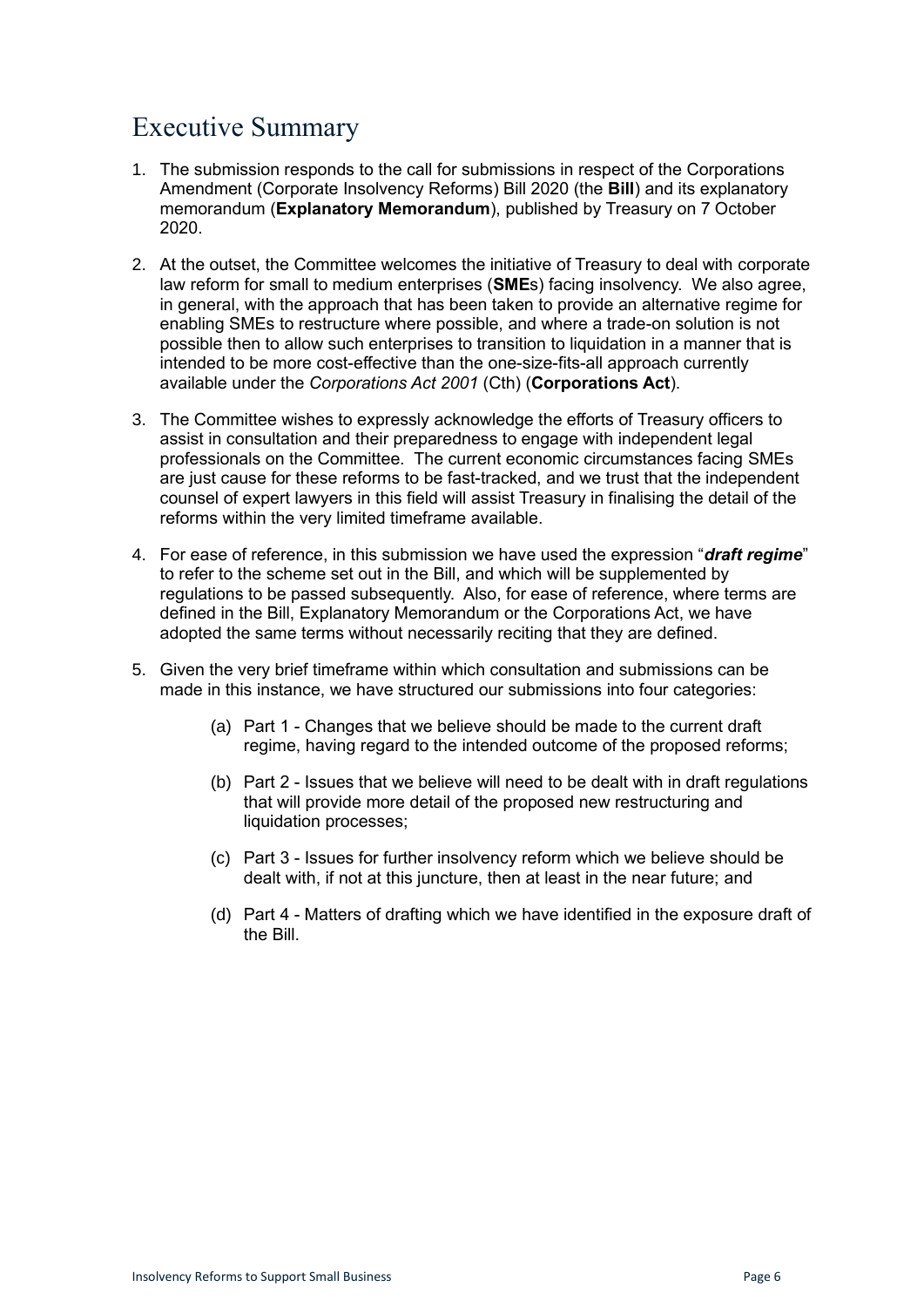### <span id="page-6-0"></span>Part 1 - Changes required to current draft regime

6. The comments in this part of our submission are made based on the understanding of the underlying policy of the draft regime as reflected in the summary of the new law set out in the Explanatory Memorandum and the Department of the Treasury's fact sheet (Fact Sheet)<sup>1</sup>. Where changes are suggested, the intention is to make the draft regime better suited to the underlying policy, or to correct or suggest aspects that we believe will be needed to make the draft regime work in practice.

#### <span id="page-6-1"></span>*Interests of creditors*

- 7. The overriding consideration for the draft regime, whether for restructuring the debtor company or for an efficient, less expensive liquidation of the debtor company, is the assessment of the interests of creditors. So many of the decisions to be made by directors, restructuring practitioners and creditors require an appreciation of the interests of creditors.
- 8. There are several provisions in the Bill which contain references to the interests of creditors, but the references are expressed variously as, for example, "the interests of creditors" (s453J, s453L), "the *best* interests of the company's creditors *as a whole*" (s453N), "the interests of the company's creditors" (s453P), "the interests of the creditors of the company *as a whole*" (insertion of s157A(4A) and s(4B)), "the interests of creditors" (insertion of s75-1 of Schedule 2), "the interests of the creditors" (s75- 21(2)(b) of Schedule 2). Unless it is intended to establish different standards for considering the interests of creditors, the same expression should be used throughout the Bill so as to avoid uncertainty and possibly imposing a higher standard than intended.
- 9. Further, as many of these tests relate to matters to be considered by the restructuring practitioner, yet that role is not intended to be unduly onerous and expensive, use of the term "*best*" may be unintended. Such language is reflective of the "Best Interests" test applicable under s1129(a)(7) of the U.S. Bankruptcy Code which provides, "*With respect to each impaired class of claims or interests* – (A) each holder of a claim or interest of such class … (ii) will receive or retain under the plan on account of such claim or interest property of a value, as of the effective date of the plan, that is *not less than the amount that such holder would so receive or retain if the debtor were liquidated* under chapter 7 of this title on such date."
- 10. It is submitted that all such references should be amended simply to "the *interests of the company's creditors as* a *group*". This adopts the same terminology used in s75- 41 of the Insolvency Practice Schedule, which sets out the test for when a Court can set aside a deed of company arrangement passed upon the vote of related creditors.

#### <span id="page-6-2"></span>*Qualifying companies*

11. The criteria for companies to qualify for the draft regime is to be set out in regulations yet to be promulgated. While the reasons for adopting that approach are understood (see Part 2 of this submission), the Committee believes such a fundamental issue should be addressed in the primary legislation.

<sup>1</sup> Accessed a[t https://ministers.treasury.gov.au/sites/ministers.treasury.gov.au/files/2020-09/Insolvency-](https://ministers.treasury.gov.au/sites/ministers.treasury.gov.au/files/2020-09/Insolvency-Reforms-fact-sheet.pdf)[Reforms-fact-sheet.pdf](https://ministers.treasury.gov.au/sites/ministers.treasury.gov.au/files/2020-09/Insolvency-Reforms-fact-sheet.pdf)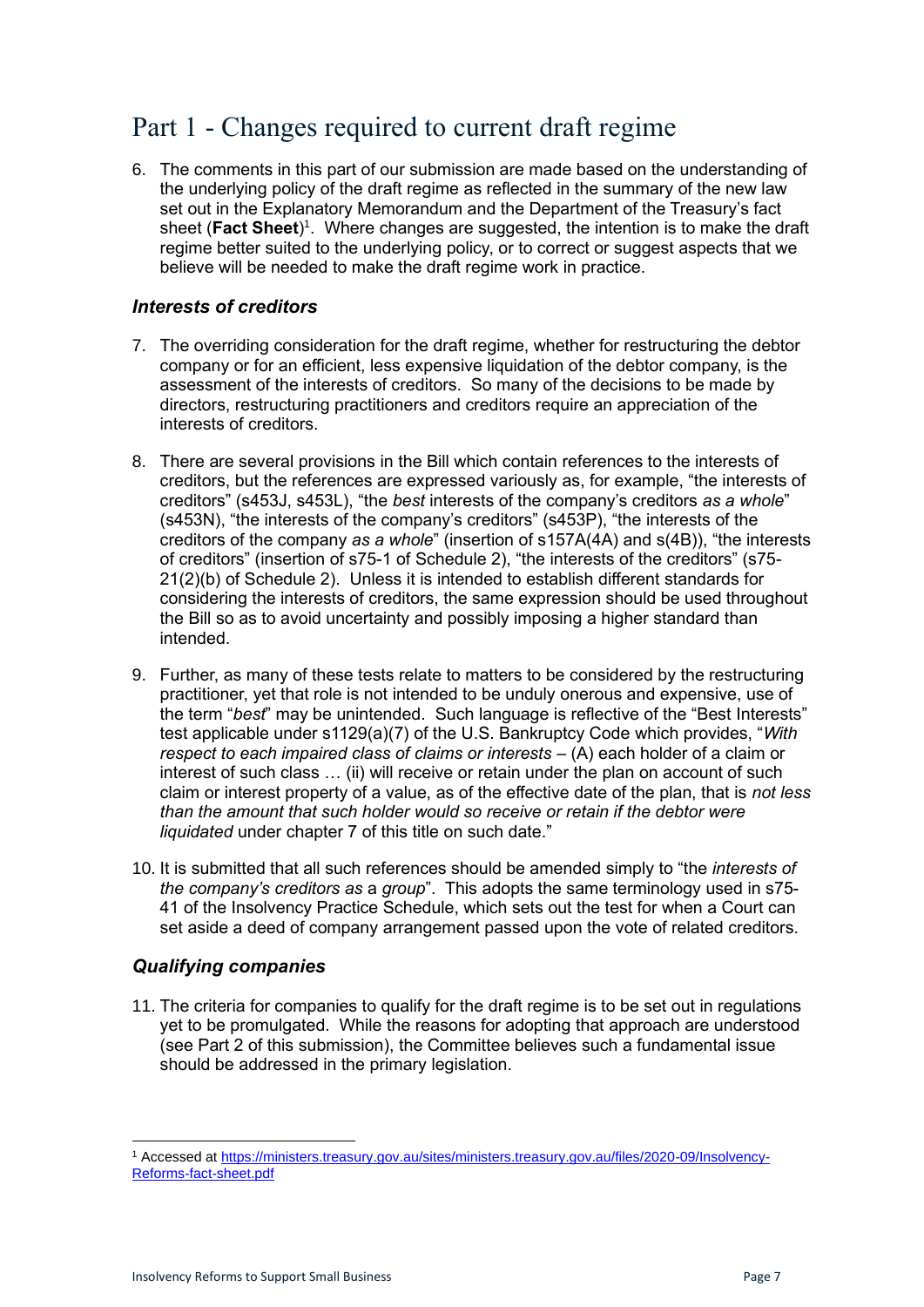- 12. The Explanatory Memorandum seems to assume that low levels of liabilities and/or assets lend themselves to a simple restructuring or liquidation process. Unfortunately, small asset insolvency administrations can be complex and expensive, especially when trading trusts are involved.
- 13. The understanding of the threshold as set out in the Fact Sheet appears to be too simplistic and perhaps also too low to be an effective solution for what is expected to be a multitude of SME insolvencies in the coming years. These reforms are meant to apply to small businesses. Various other legislation deals with small businesses or SMEs. For example, the small business definition in the Income Tax Assessment Act (s328-110) is based on a turnover test (annual turnover of less than \$10 million). While that level may be considered too large for the draft regime, it does highlight that elsewhere, a simple assessment of the total debts owed by a business may not be the most useful criterion.
- 14. The Australian Taxation Office also defines a small business entity in the context of capital gains tax as a company that is carrying on a business and has less than \$2 million in aggregated turnover. Aggregated turnover is the annual turnover from a current business and any annual turnover from other businesses that a taxpayer is connected or affiliated with.
- 15. Further, if the qualifying test is simply to have liabilities less than \$1 million, then it would seem possible that a company could qualify after paying substantial preferential payments to selected creditors so as to bring the total liabilities below the cap.
- 16. While the finer details of the criteria for qualifying under the draft regime could be left to regulations, it is submitted that some headline categories for assessing qualification should be set out in the primary legislation.

#### <span id="page-7-0"></span>*Faster and simpler pathway to liquidation*

- 17. The reforms do not make it clear that a company that fails to have a restructuring plan approved should enter liquidation or voluntary administration, particularly as it is deemed insolvent when a restructuring plan is proposed to creditors. It should be appreciated that when directors of an SME face up to insolvency, their personal, financial and psychological circumstances may make them unwilling or unable to go the next necessary step of placing their business into liquidation. Faced with a recalcitrant debtor company, creditors are left with the task of taking their own action to place the debtor company into liquidation, incurring more expense themselves. That is not in the interest of creditors as a group.
- 18. It would be more advantageous for all parties concerned in dealing with insolvent SMEs if the failure to adopt a restructuring plan would lead to an automatic transition to a creditors' voluntary liquidation unless creditors resolve otherwise.
- 19. It is understood that there may be lesser qualifications set for restructuring practitioners rather those of currently registered liquidators, as a means of meeting what is perceived to be an almost overwhelming demand for services under the draft regime. We address issues of such qualifications later in this submission. However, at this juncture, we submit that in a case where an SME company transitions to the simplified liquidation process (or indeed, the usual liquidation process under the current law) then there should be a process for transferring the administration to a registered liquidator who has the qualifications and experience currently required for conducting liquidations.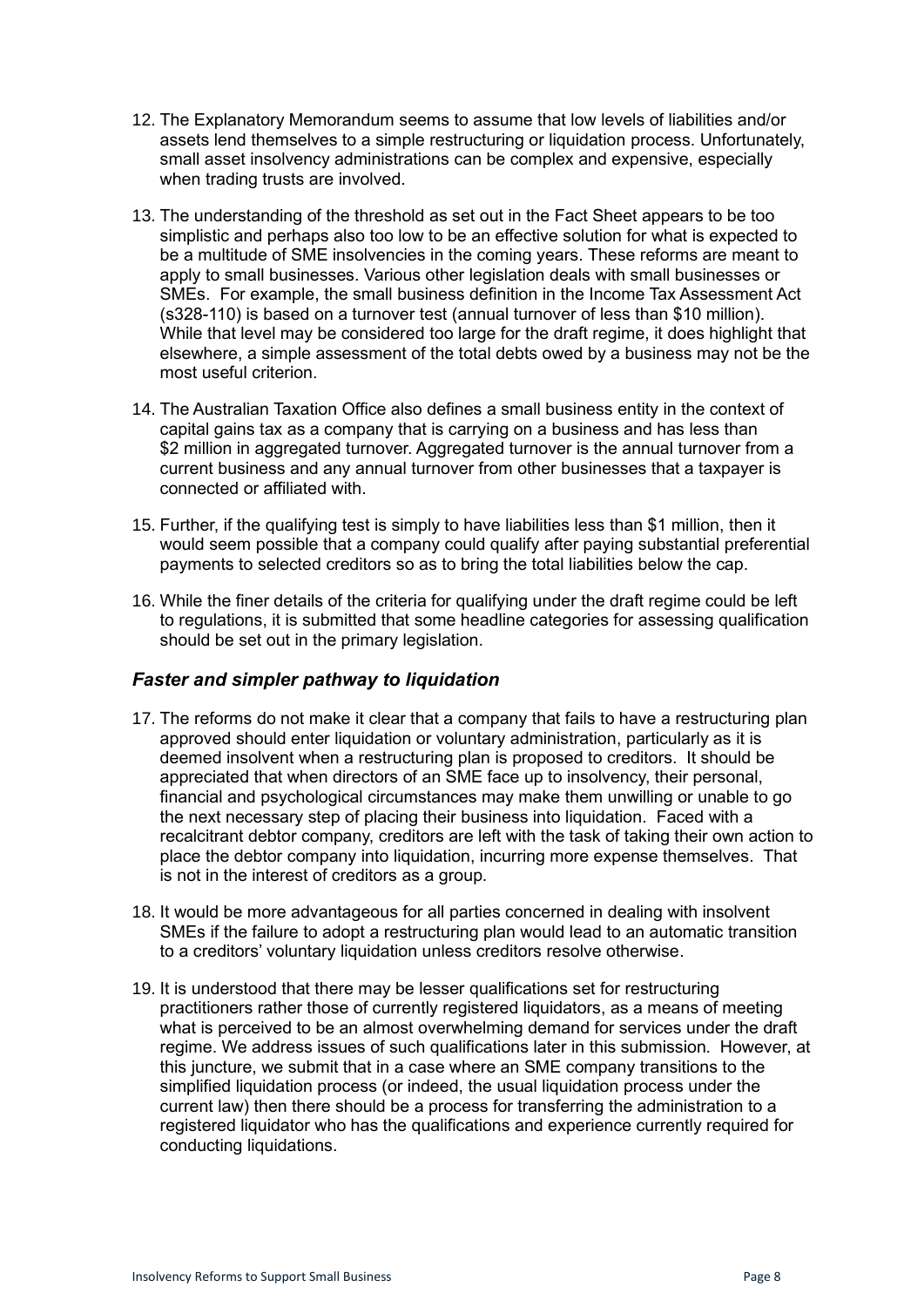- 20. There is also a concern that the pathway to the simplified liquidation process may not be as straight forward as the currently drafted s498 suggests. In some, or perhaps many, instances, directors of SMEs may not have the necessary knowledge or skills to give the declaration required as to the eligibility criteria for the simplified liquidation process. Alternatively, they may not have any ongoing interests in the company if their restructuring plan fails (as they will be more interested in protecting their own personal positions). The restructuring practitioner may be in a better position to assess the circumstances of the company against the eligibility criteria.
- 21. The eligibility criteria for simplified liquidation includes a requirement that the company has given returns, notices, statements, applications or other documents as required by taxation laws (s500AA(1)(f)). We submit that the simplified process should be for the benefit of creditors, and so it seems harsh that they would be denied that benefit because of an omission by the directors of the debtor company.

#### <span id="page-8-0"></span>*Debts during a restructure and PPS security interest holders*

- 22. While the draft regime has borrowed heavily from the voluntary administration provisions in Part 5.3A of the Corporations Act, there are fundamental differences relating to the risks that creditors will face between voluntary administration (**VA**) and restructuring under the draft regime. In a VA, creditors dealing with a company during the VA period would have greater comfort in so doing, because the company is actually under the control of the administrator rather than the directors, the administrator is personally liable for the debts incurred in the VA, and those debts are not only provable in a subsequent liquidation but also are afforded priority. None of those safeguards appear to apply under the draft regime.
- 23. Restructuring practitioners are not personally liable for debts incurred by the company during the restructuring process and yet suppliers of essential services may be prevented by ipso facto protections and by section 600F of the Act from cancelling or suspending those services. To provide protection to suppliers of essential services for the costs of ongoing supply, the Bill should either:
	- (a) explicitly permit such suppliers to require cash on delivery or payment in advance for ongoing supply of services; or
	- (b) contain a mechanism to ensure payment of all costs incurred to essential suppliers during the restructuring process.
- 24. Landlords and other property owners are in a similar position to essential service providers in respect of the draft regime in that they are prevented by the stay in proposed s453Q from retaking possession of their premises but they have no assurance that rent will be paid during the restructuring process. This is not the case in VA where the administrator incurs personal liability for such rent (s443B).
- 25. The consequence of the above would be to require essential service providers, landlords and other property owners to effectively fund the costs of trading during the restructuring process without their consent. This is not a concept which is typically adopted in restructuring processes overseas. For example, even in Chapter 11 in the US, post-petition creditors are entitled to a priority ahead of the claims of the debtor's pre-petition creditors.
- 26. It is also not clear from the draft regime whether property owners (e.g. landlords) will be bound by a restructuring plan if they did not vote in favour of it. We suggest that the treatment of property owners ought to be consistent with VA.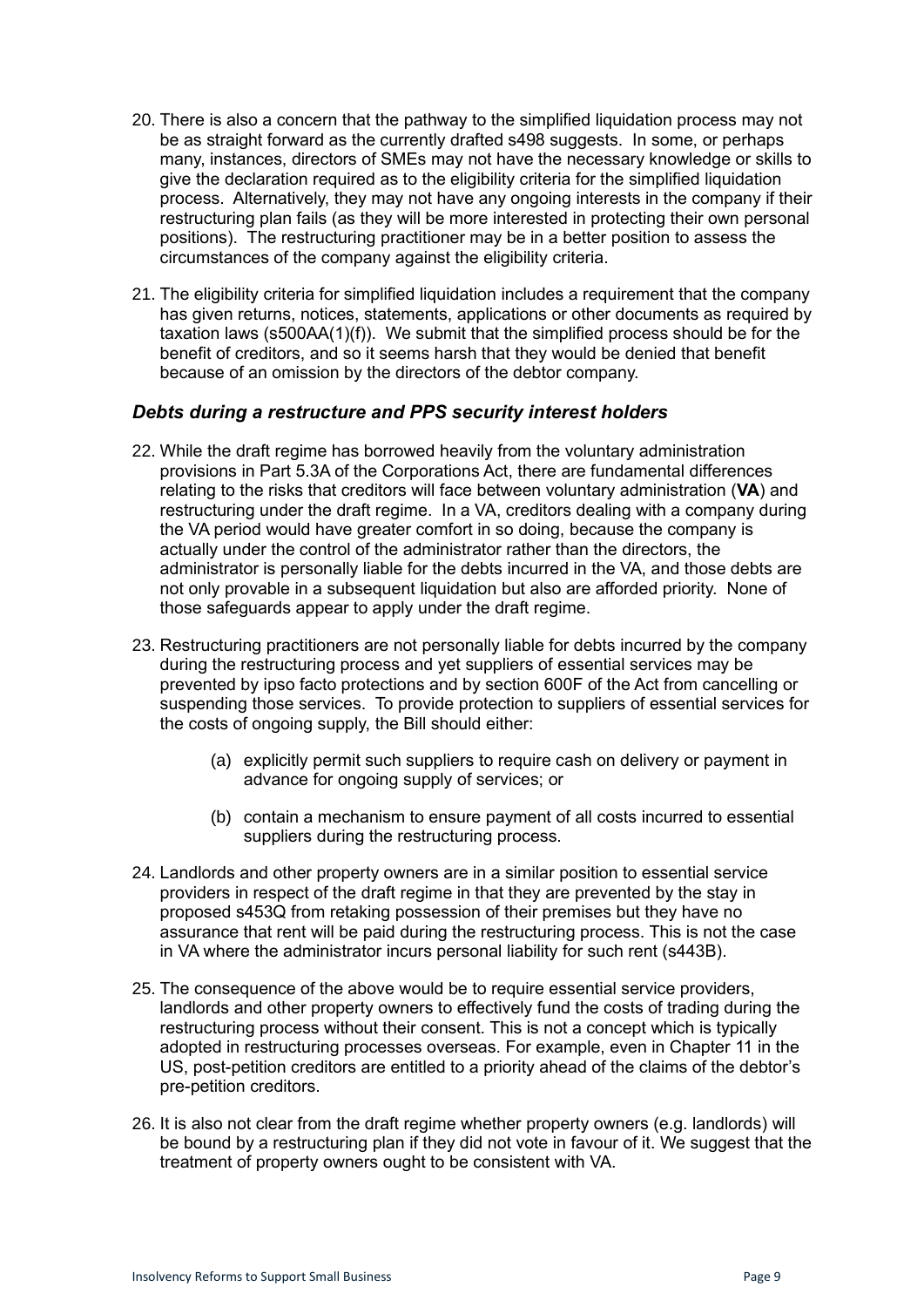- 27. It is submitted that creditors who supply any other goods or services to the company during the period of restructuring should be given a priority and fall within s556(1a) in any restructuring or liquidation within the subsequent 6 months – this is to encourage suppliers to continue to supply during this period and not put the company on cash on delivery terms. This would also make it consistent with what occurs under a VA.
- 28. It is also submitted that where creditors hold a PMSI and whose PPSA Retention of Title Property is sold, used or consumed by the company during the period of restructuring, the creditors should be entitled to be paid for those goods and be given a priority and fall within s556(1a) in any restructuring or liquidation within the following 6 months. In this regard, provisions consistent with s442C and s442CC should be incorporated into the Bill so as to protect the interests of such security holders.
- 29. Further, it would seem that the current drafting of amendments for s553 and s91 would result in debts incurred during the restructuring not being provable in a subsequent liquidation.
- 30. Further, the vesting of unperfected security interests under the *Personal Property Securities Act 2009* (Cth) (**PPSA**) held by creditors which may themselves be SMEs will hurt those creditors if restructuring is included as a trigger for such vesting under the PPSA. It is submitted that vesting should be limited to the existing grounds of liquidation and voluntary administration under s267 of the PPSA, rather than extending it to a debtor under restructuring. If an unregistered security interest vests when a restructuring practitioner is appointed, then it will be easy for directors to appoint a restructuring practitioner with the sole purpose of having any unregistered security interests vest and then engineering for the company to come out of restructuring. The directors could know that the eligibility requirements are not met (e.g. too many liabilities) or decide not to put forward a plan. If, despite our contrary view, it is decided that security interests not registered prior to the appointment of a restructuring practitioner should vest under a restructuring, they should only vest where a plan is entered into. Similarly, any amendment to s267 of the PPSA should again provide that security interests which are not registered prior to the appointment of the RP should only vest where a plan is entered into.
- 31. Another area of concern for the likely success of the draft regime for SMEs is the potential for directors to continue to face action by the Commissioner of Taxation with respect to director penalty notices. Currently, s269-30 of the *Taxation Administration Act 1953* (Cth) (**Taxation Administration Act**) makes specific provision for alleviating the exposure of directors for such taxation liabilities if certain steps are taken with respect to VA or liquidation of the company. It is submitted that the success of the draft regime will require that commencing a restructuring would similarly assist the directors with respect to personal liability for taxation liability. Hence, amendments will need to be made to the Taxation Administration Act.

#### <span id="page-9-0"></span>*Limit on extent of safe harbour protection*

32. While directors have the protection from insolvent trading during the restructuring, such protection should only be afforded in respect of debts incurred where there has been adequate disclosure to creditors of the fact that the company is under restructuring. Where directors have wilfully concealed the fact from a creditor, then offence provisions would apply. However, given the importance of the moratorium to the company and the directors, and the effect on creditors, negligent omission should come at a price.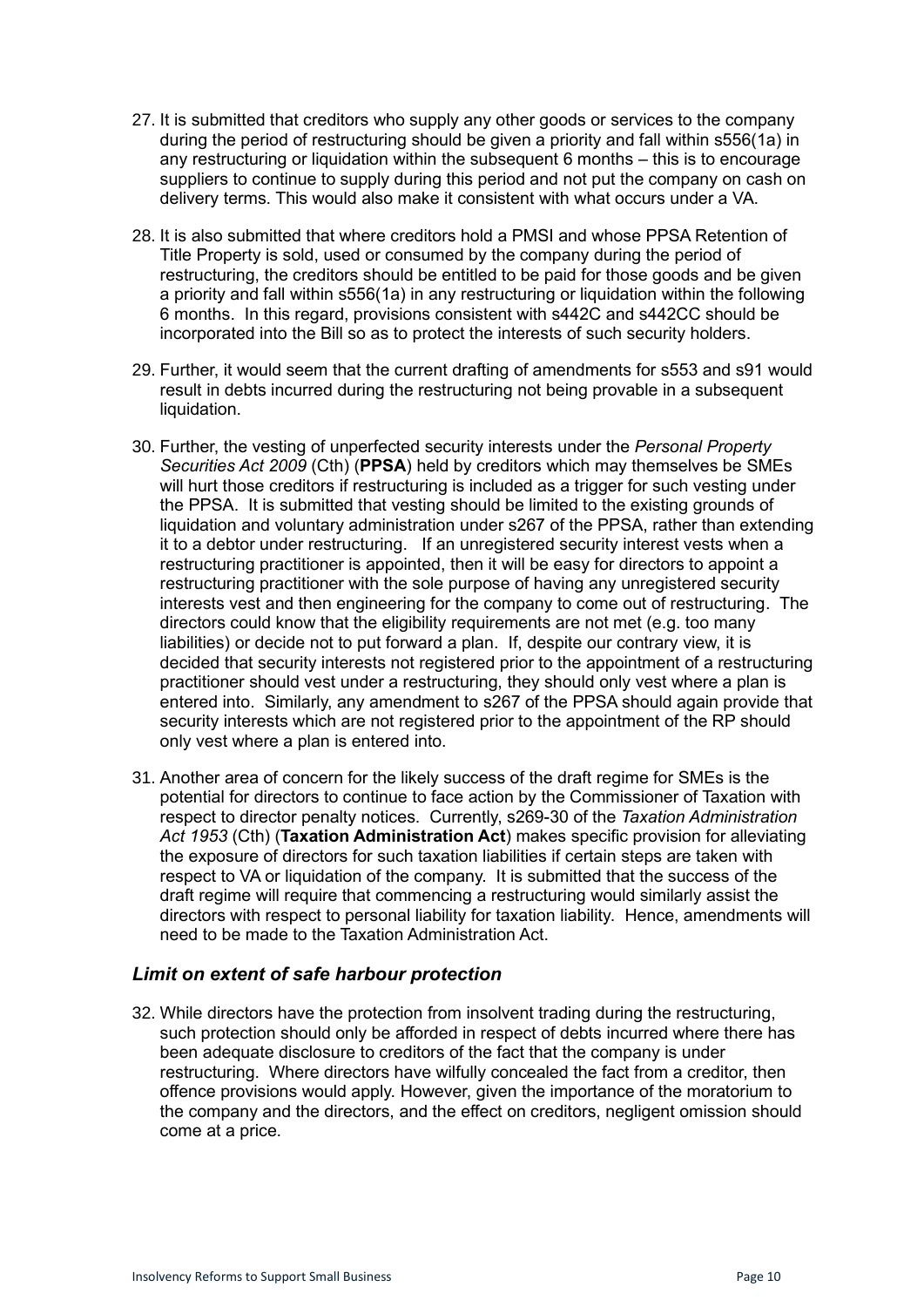#### <span id="page-10-0"></span>*Additional grounds for terminating a restructuring*

- 33. The restructuring practitioner should have the right to terminate the restructuring if the directors fail to cooperate, and if the directors do not adequately disclose all relevant information including the extent of debts owed to creditors.
- 34. If recent payments made by the company which has conveniently reduced the total liabilities below the proposed cap for qualifying the company to use the restructure process, then this should be a ground for allowing the restructuring practitioner to determine that the company does not qualify, thereby bringing the restructuring to an end.
- 35. Further, where there have been other transactions conducted by the company which, in the event of a subsequent liquidation, would be voidable under Part 5.7B of the Corporations Act - this should be a further ground for allowing the restructuring practitioner to determine that the company does not qualify, thereby bringing the restructuring to an end.
- 36. Under the Bill, the power to halt the process seems to be conferred only on the restructuring practitioner (s453J). Section 455B provides for regulations to be made for when a plan will be terminated, but not for when the earlier period of restructuring can be terminated. Section 458A(2) suggests that the Court could step in and terminate a restructuring plan, but is silent on whether the Court could step in to terminate the earlier period of restructuring.
- 37. It is submitted that there should be an express power conferred on the Court allowing for how Part 5.3B is to apply in relation to any company (similar to s447A with respect to Part 5.3A) so that the Court is clearly given power to terminate a period of restructuring (not just a restructuring plan), and standing should be conferred not only on the restructuring practitioner but also any creditor and ASIC.

#### <span id="page-10-1"></span>*Other changes*

- 38. Section 453N should be extended to prevent the company issuing new shares without the restructuring practitioner's written consent so as prevent a takeover without the restructuring practitioner's knowledge. Currently, the drafting is limited to "transfer of shares" but an issue of more shares may be just as effective in transferring control and ownership of the business.
- 39. Section 453V should be extended to related entity guarantees. It would be just as destructive to the objective of allowing an SME to restructure if guarantees given by related entities, such as another company that carries on business or holds assets used in the SME's business, are not also subject to the moratorium afforded by this section. This would also assist with restructuring of multiple entities within the same group.
- 40. As mentioned above, we submit that the power conferred on the Court with respect to the draft regime should be the same broad power which the Court has in relation to VA (s447A). It is not considered that the current draft s458A goes far enough, as there may be other aspects of Part 5.3B that could arise. Providing for an equivalent to s447A to give the Court the ability to change the provisions of the Part where unusual circumstances apply will allow the draft regime to achieve its objectives.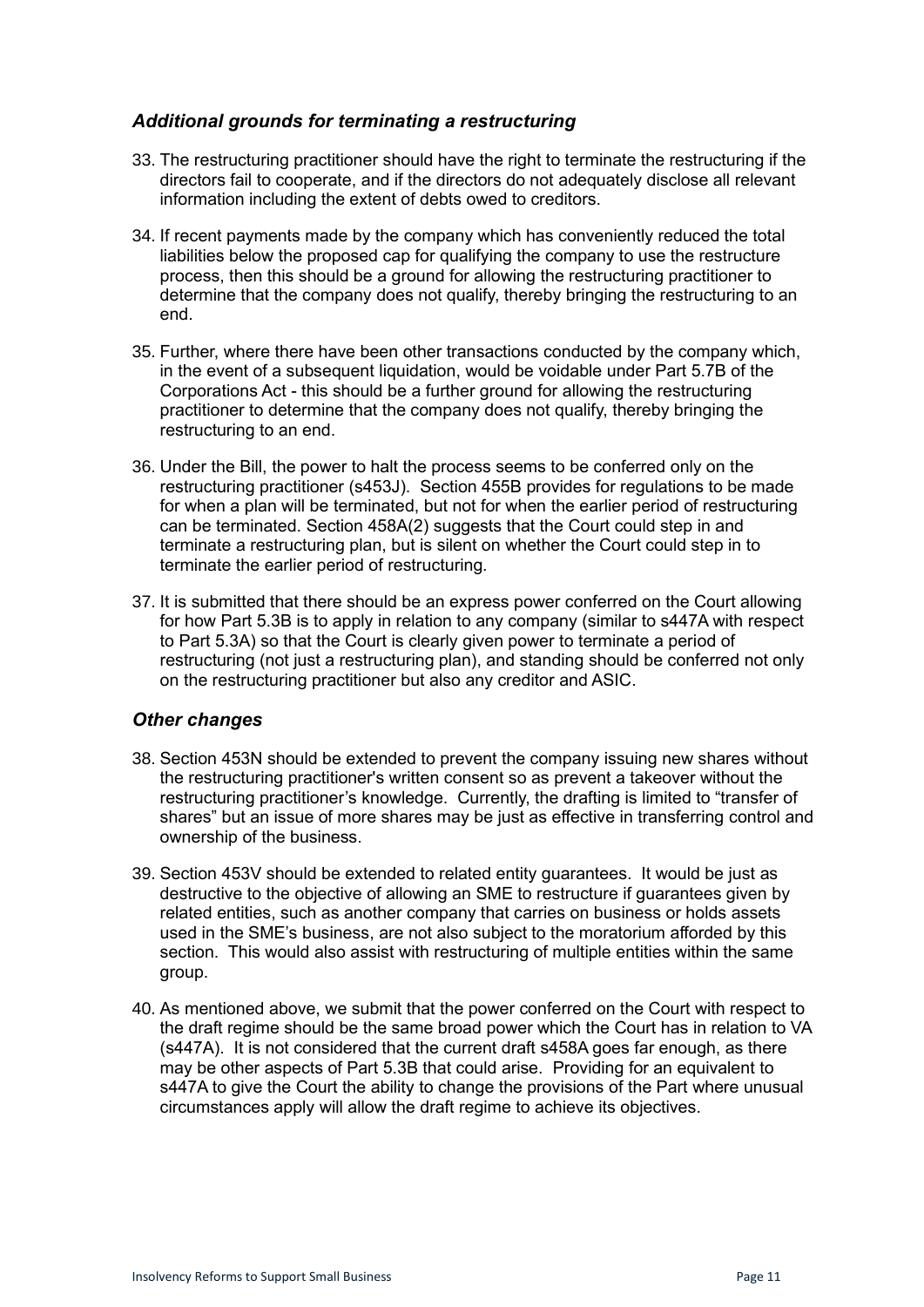# <span id="page-11-0"></span>Part 2 - Issues for draft regulations

#### <span id="page-11-1"></span>*Concern as to reliance on regulations*

41. The Committee expresses some concern at the manner in which so much detail of the proposed SME insolvency restructuring regime is not in the primary legislation but rather is being left to regulations that are still to be issued. We are also concerned with the statement made at paragraph 1.110 of the Explanatory Memorandum:

*In the event that regulations made in relation to debt restructuring plans contain provisions which are inconsistent with the Corporations Act or any other Acts, the regulations will prevail to the extent of any inconsistency. This power is necessary to deal with potential situations where the operation of the Act may produce unintended or unforeseen results that are not consistent with the policy intention for the new regime. Issues may arise that were not contemplated at the time of drafting because the debt restructuring process is a new regime. Further, because this new regime has been developed in response to the significant and continuing economic consequences of the Coronavirus, there is greater than usual need for the Government to be empowered to deal with unintended or unforeseen consequences, particularly those that risk undesirable outcomes for companies and creditors. In this context, it is appropriate for the Government to be able to address these potential consequences where the issues are too specific to be dealt with adequately, and in a timely manner, in the primary law.*

- 42. While the reasons for this approach, as outlined in the above extract, are understandable, we note that the approach appears to be inconsistent with the guidelines adopted by the Senate Standing Committee for Scrutiny of Delegated Legislation<sup>2</sup> and in particular Principle  $(i)$  in that:
	- Significant elements of a regulatory scheme should ordinarily be included in primary legislation, rather than delegated legislation;
	- Significant elements include:
		- $\circ$  key definitions central to the operation of the regulatory scheme:
		- o significant elements of how the scheme is to operate;
	- The Senate Standing Committee does not generally consider operational flexibility, on its own, to constitute a sufficient justification for including significant elements of a regulatory scheme in delegated legislation.

#### <span id="page-11-2"></span>*Qualifying companies*

- 43. We reiterate our comments above to the effect that while the finer details of the criteria for qualifying under the draft regime could be left to regulations, it is submitted that some headline categories for assessing qualification should be set out in the primary legislation.
- 44. That being said, issues to be considered when assessing qualification of companies for accessing the draft regime should include:

<sup>2</sup> Accessed at:

[https://www.aph.gov.au/Parliamentary\\_Business/Committees/Senate/Scrutiny\\_of\\_Delegated\\_Legislation/Guid](https://www.aph.gov.au/Parliamentary_Business/Committees/Senate/Scrutiny_of_Delegated_Legislation/Guidelines) [elines](https://www.aph.gov.au/Parliamentary_Business/Committees/Senate/Scrutiny_of_Delegated_Legislation/Guidelines)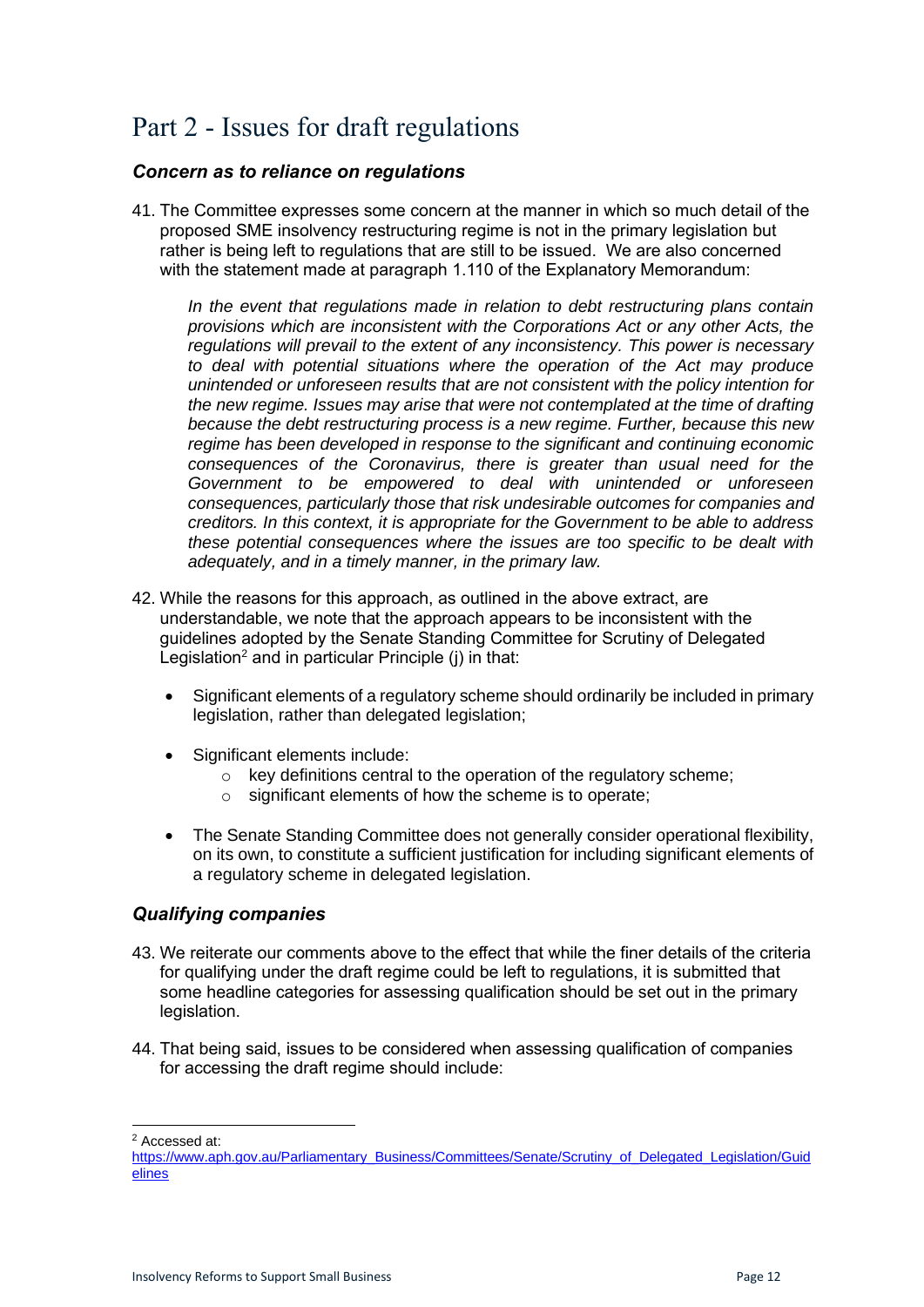- (a) Total liabilities owed by the company;
- (b) What cap should be set for total liabilities it is submitted that the foreshadowed cap of \$1million may be too low to be an effective tool for resolving many SME insolvencies;
- (c) Whether there have been any recent payments made by the company which has conveniently reduced the total liabilities below the cap – this could perhaps be resolved by allowing the restructuring practitioner to determine that the company does not qualify in such an event, thereby bringing the restructuring to an end;
- (d) Whether there have been other transactions conducted by the company which, in the event of a subsequent liquidation, would be voidable under Part 5.7B of the Corporations Act - this could perhaps be a further ground allowing the restructuring practitioner to determine that the company does not qualify in such an event, thereby bringing the restructuring to an end;
- (e) Whether the amount(s) owed to secured creditors should be included in the cap (and if so, should that also include PMSI holders);
- (f) Should future liabilities, such as arising under acceleration clauses in chattel leases or other long-term contracts be included in the calculation;
- (g) Should the criteria also take account of the assets owned by the company and also the structure in which such assets are held (such as trading trusts);
- (h) Should there be a grouping of related companies which, together, operate the SME, and if so, should there be any alternative cap for such grouped entities;
- (i) Should small companies that are part of a large international corporate group qualify for this regime.

#### <span id="page-12-0"></span>*Role and qualifications of restructuring practitioner*

- 45. The role of the restructuring practitioner under the draft regime is quite unusual in that it appears, at first glance, to be one of "all care, no responsibility". However, there are a number of tasks and decisions reserved for the restructuring practitioner under the draft regime which carry with it quite a heavy responsibility (s456G). While the regulations will set out the scope of the rights, obligations and liabilities, the only aspect certain from the Bill in terms of absolving the restructuring practitioner is that s/he will not be liable in respect of the decision whether or not to terminate a restructuring or whether or not to consent to be appointed (s456H).
- 46. As currently drafted, even though the restructuring practitioner has a limited role which expressly excludes running the business, the role and the tasks reserved for the practitioner would still appear to fall within the description of *shadow director*. We submit that an express exclusion should be stated in the regulations so that restructuring practitioners are not so exposed. Otherwise, given the risk profile, such persons may find it extremely difficult to obtain adequate insurance cover.
- 47. The role of the restructuring practitioner, even though not taking control and trading the business of the company, is still quite involved and responsible. It will involve tasks such as: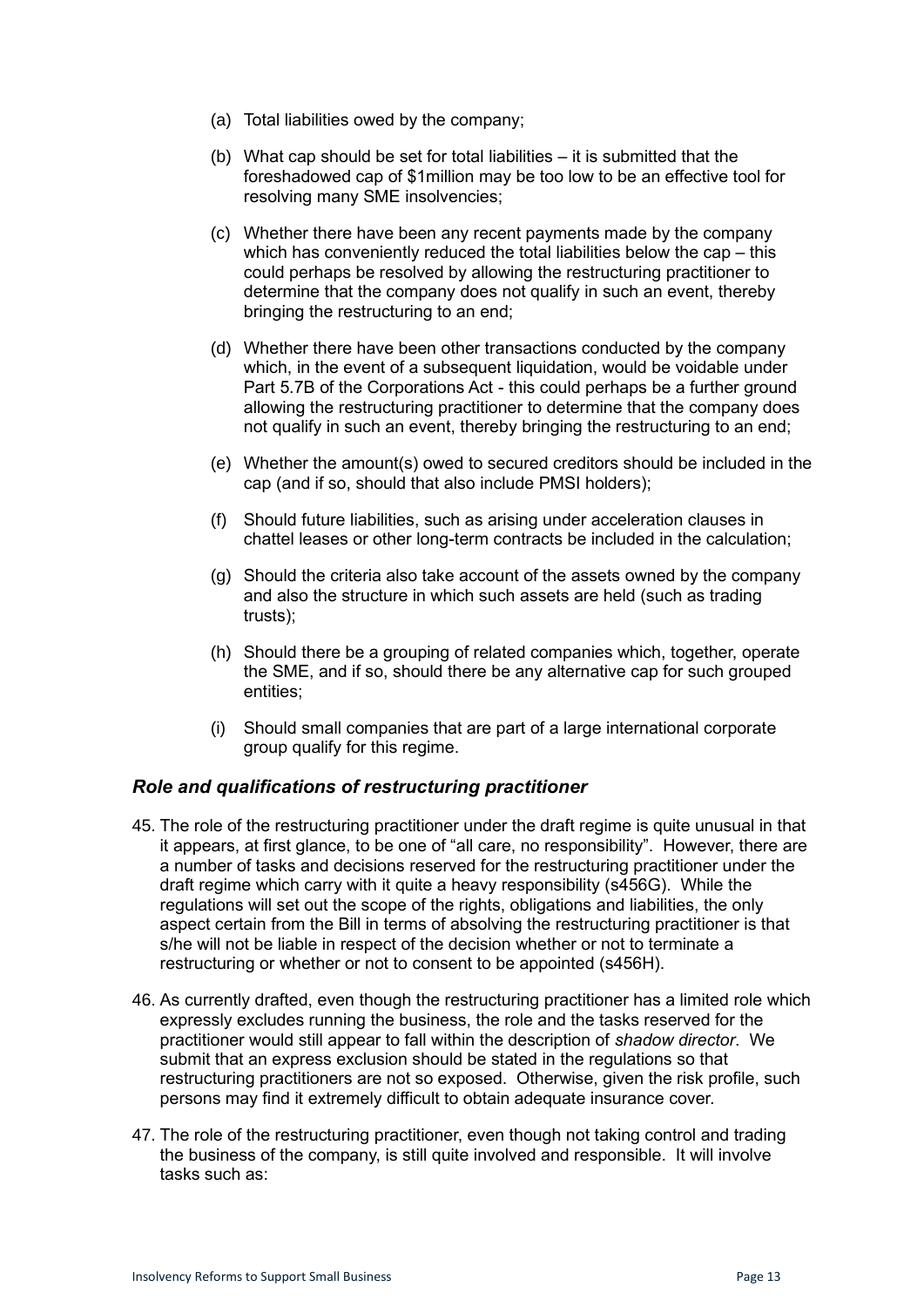- (a) reviewing the books and records of the company and in this regard, we recommend that there be an obligation on the directors to deliver the books and records to the restructuring practitioner before the appointment is accepted so that the restructuring practitioner can make an informed decision whether or not to take the appointment (several foreign regimes also require a cash flow forecast when presenting the plan);
- (b) carry out some degree of investigation of the affairs of the company so as to be able to express an opinion as to the merits of any restructuring plan proposed by the directors;
- (c) reviewing the proposed restructure plan to work out what it means and whether it is likely to be carried out:
- (d) preparing the report to creditors advising on the plan;
- (e) in assessing the merits of the plan, being able to form a reasonable opinion, in the interest of creditors as a group, as to whether the plan is better or worse than liquidation – this will require familiarity and experience with voidable transaction and other insolvency laws;
- (f) reviewing proposed transactions that may not be in the ordinary course of business and deciding whether to consent to them, in the interests of creditors;
- (g) having the capability of taking an appointment as liquidator if a plan is not proposed or accepted – if this is not contemplated, but rather it is proposed to transfer any such administration to some other, higher qualified liquidator, then this could result in duplication of expense.
- 48. We note from the Explanatory Memorandum and from the Fact Sheet that it is proposed to create a different class of liquidator – a small business restructuring practitioner – yet the brief list of tasks outline above clearly show that the knowledge, skills and experience of such practitioners still needs to be quite extensive.
- 49. We recommend that before any decision is made to permit some lesser qualified category of practitioner to undertake such a role, some time is taken to see if the current insolvency market is able to provide adequate numbers of suitably qualified registered liquidators to cope with immediate demand that is anticipated after the proposed commencement date of 1 January 2021. Any additional time that current practitioners may need to cope with the immediate demand could be provided by granting, in the regulations, a temporary extension to the proposed restructure periods (say, for the first three months of 2021).

#### <span id="page-13-0"></span>*Creditors entitled to vote*

- 50. In voluntary administrations, related party creditors can influence the outcome of the vote upon a deed of company arrangement to the disadvantage of independent creditors. To address this, s75-41 of the Insolvency Practice Schedule allows for the Court to make certain orders including setting aside the resolution of creditors. Such a process requires an application to be made to the Court by a creditor, the administrator or ASIC.
- 51. Given the quite different circumstances of a restructuring under the draft regime, such as the lower amounts potentially owed to creditors, the limited role of the restructuring practitioner, the control of the company remaining in the hands of the directors who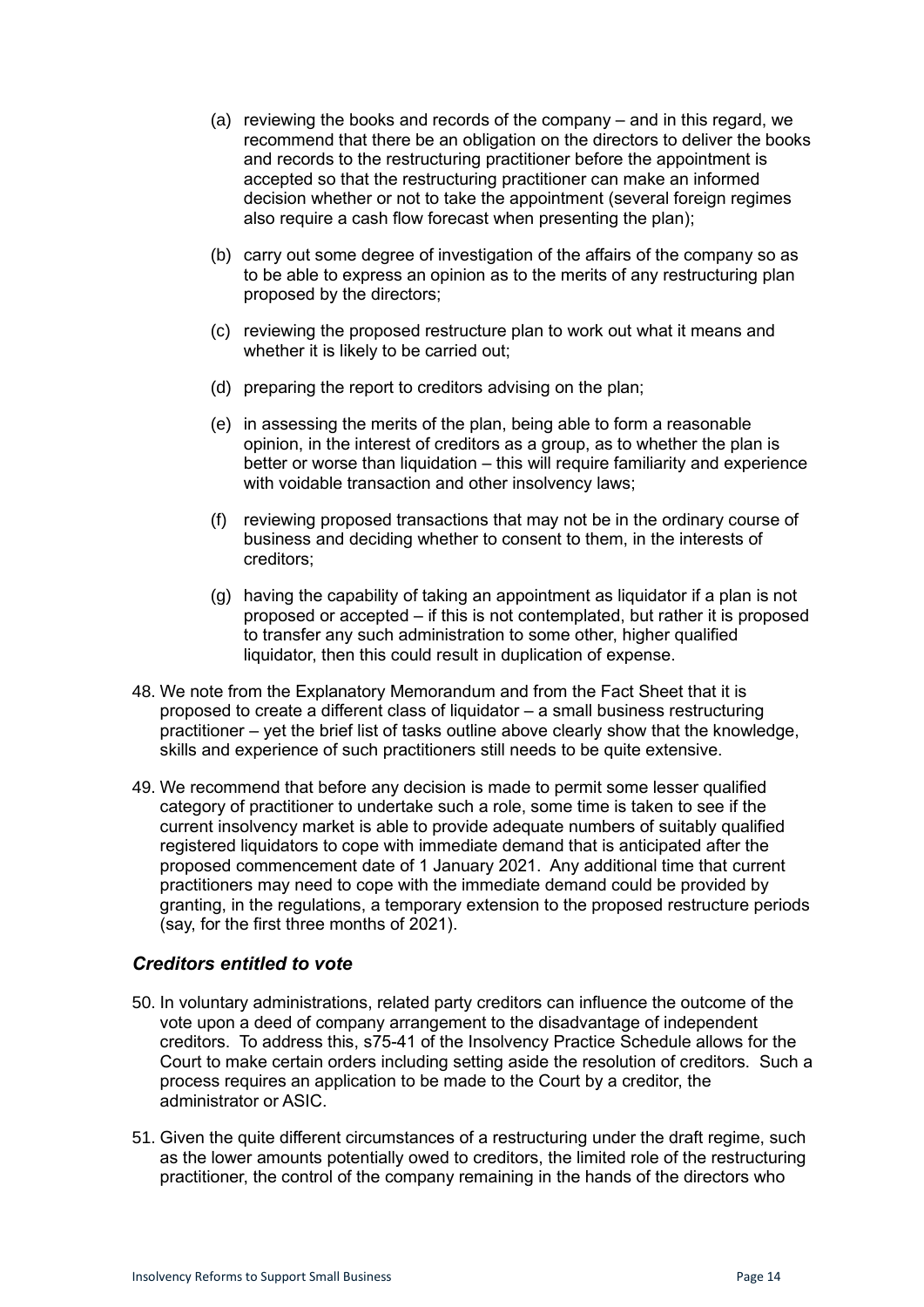would be expected to favour related party creditors, and the intention that the draft regime be a low cost and quick process, it would be inconsistent with the policy behind the draft regime to require creditors, restructuring practitioners or ASIC to have to apply to the Court where a restructuring plan has been accepted based on the vote of related party creditors.

52. It is submitted that in the calculation of votes for a restructuring plan, the votes of related party creditors should be excluded.

#### <span id="page-14-0"></span>*When deemed insolvent*

53. In s455A, it is stated that the company is taken to be insolvent if the company proposes a restructuring plan. The regulations can then prescribe the time at which the company *is taken to have done so* (i.e. taken to have proposed a restructuring plan). This does not address the situation where, for example, the company does not propose a plan but simply goes into restructuring without then proceeding to a plan, regardless of the reasons for not doing so. However, if under s453B, the resolution to appoint a restructuring practitioner was based on the ground that the company was not actually insolvent but considered likely to become insolvent, then it may be preemptory to deem insolvency simply upon signing the appointment.<sup>3</sup> To preserve the interests of creditors in relation to when the company may have been deemed to be insolvent, the regulations should say that once a plan is presented, the company is taken to have been insolvent since the start of the restructuring, not at the later time of proposing the restructuring plan.

#### <span id="page-14-1"></span>*Terminating a restructuring plan*

54. Section 455B(2) provides that the regulations can make provision for various issues relating to a restructuring plan, including when a plan can be terminated. We submit that the regulations should include the same tests relating to termination of a deed of company arrangement, vis. if it does not provide as much as it would in a liquidation for a creditor, apply to the restructuring plan. This will also be necessary so that an applicant in a winding up application commenced before the appointment of a restructuring practitioner can recover their costs under a restructuring plan with the appropriate s556 priority.

<sup>3</sup> It is noted that under Part X of the *Bankruptcy Act 1966 (Cth)*, the mere signing of an authority under s188 of that Act is an act of bankruptcy upon which a creditor can base a petition to bankrupt.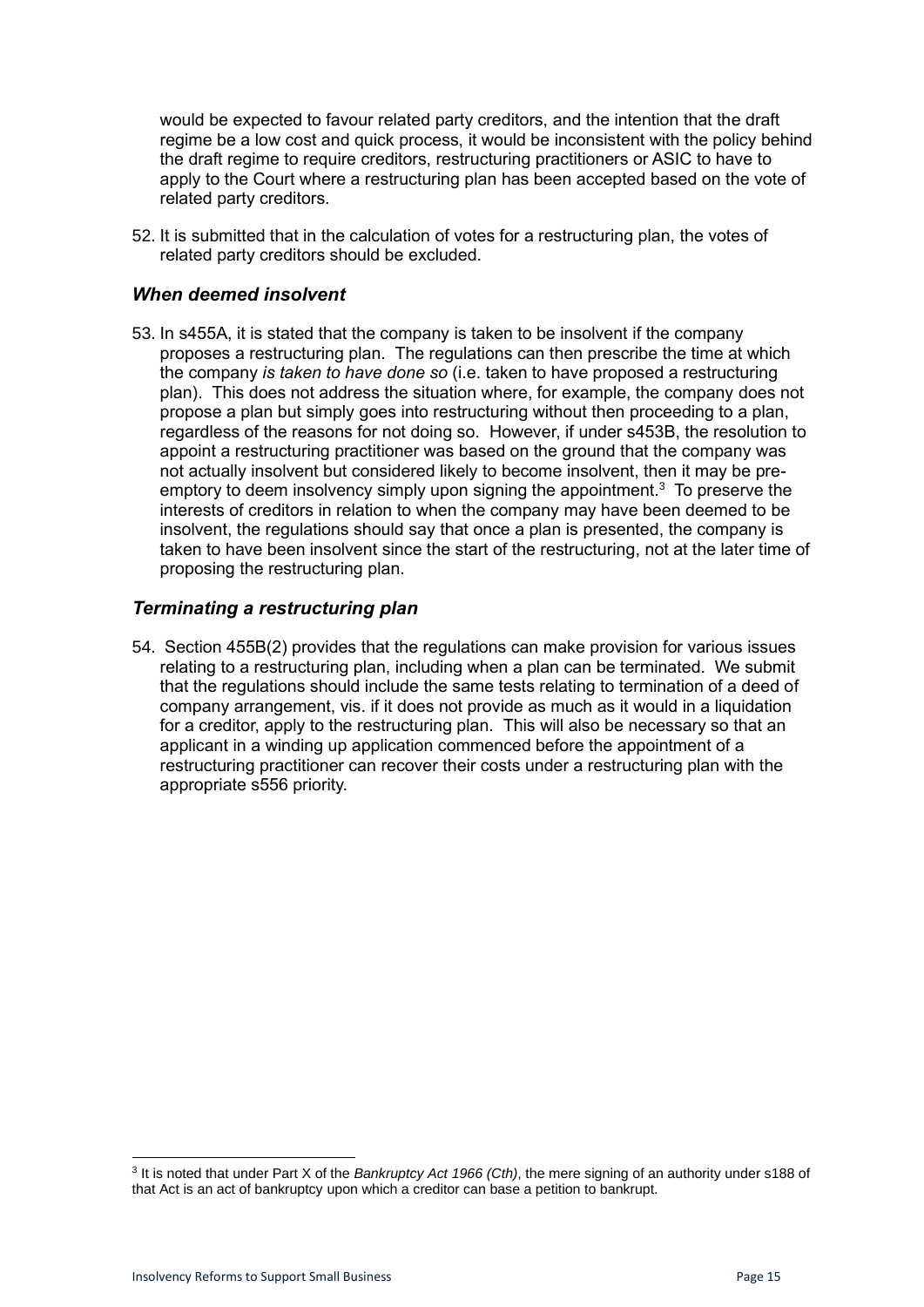### <span id="page-15-0"></span>Part 3 - Issues for further insolvency reform

- 55. Following the passing of the *Coronavirus Economic Response Package Omnibus Act 2020* (Cth) and the temporary measures enacted by instrument, the Committee made substantial submissions to Treasury in respect of a number of consequential issues which were identified and which need addressing (**March Submission**).<sup>4</sup> That included changes required to 'safe harbour' provisions.
- 56. It is appreciated that with the introduction of the proposed SME insolvency law reforms from 1 January 2021, and the likely conclusion to more general emergency measures which currently are planned to end on 31 December 2020, it probably now past the point at which many of the unintended consequences that we identified in the emergency measures can be alleviated. However, we believe the changes to the safe harbour provisions that were discussed in the March Submission should be considered as soon as possible so that other enterprises that will not qualify under the proposed SME restructuring regime can have a reasonable opportunity to seek assistance for restructuring.
- 57. In the Committee's submission made to Treasury dated 11 September 2020 (**September Submission**) 5 , we recommended further consultation on a number of issues including:
	- (a) Financial assistance measures to allow directors and managers of insolvent businesses to seek proper advice from appropriately experienced and regulated advisors. The ASBFEO recommended ta voucher system to allow a business viability review to be undertaken by a suitably qualified professional. Such a review would be useful for the restructuring practitioner and help reduce the need for them to undertake detailed financial reviews to support a plan recommendation; and
	- (b) Financial assistance to allow for the orderly external administration of abandoned insolvent entities.
- 58. We believe the current economic circumstances and the likely consequences that will be experienced in the coming year make it imperative that such additional measures and issues be considered.
- 59. Reform of insolvency laws with respect to trading trusts is long overdue. So far, issues of priorities of creditors' claims and access to assets held on trust have been left to be resolved by the Courts. Provisions could be included in legislation (including in the draft regime) to make it easier for liquidators to deal with sales of trust property, rather than (as if often required) having to go off to Court to seek directions. It would also assist if a provision similar to s302B of *Bankruptcy Act 1966* (Cth) that declares any removal of trustee due a company proposing to or entering into a restructuring or restructuring plan or other insolvency administration is void.

<sup>4</sup> Submission from the Committee to Treasury dated 31 March 2020 which can be accessed at <https://lawcouncil.asn.au/resources/submissions/consequential-corporate-insolvency-emergency-measures>

<sup>5</sup> Submission from the Committee to Treasury dated 11 September 2020 which can be accessed at <https://lawcouncil.asn.au/resources/submissions/extension-to-temporary-insolvency-emergency-measures>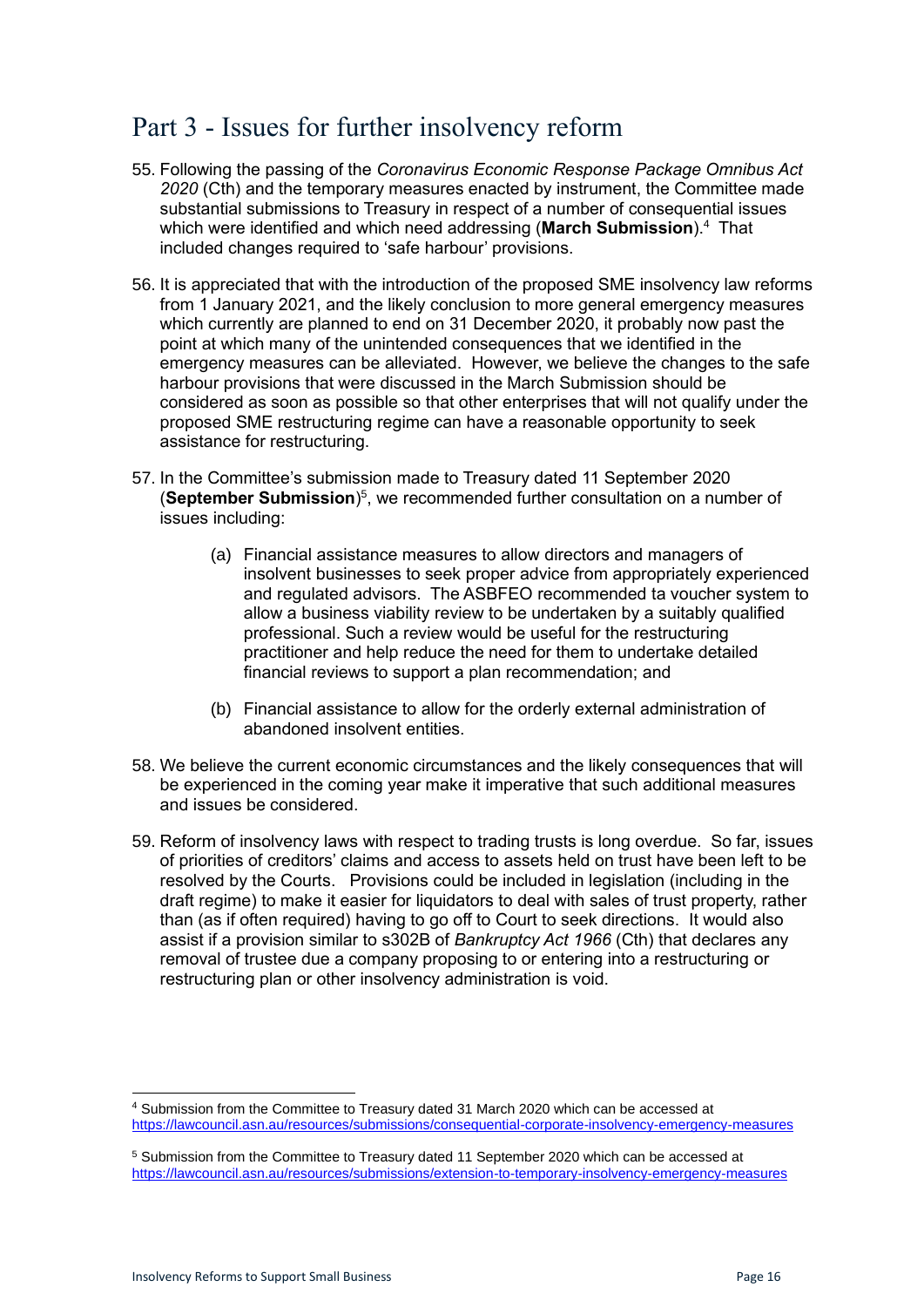- 60. If increasing creditor returns by reducing the expense of insolvency administrations is an objective, then a significant saving can be achieved by eliminating ASIC search and lodgement fees for liquidators.
- 61. While Treasury is to be commended for tackling the issue of SME insolvencies, with the overall objective of providing greater flexibility because *one size does not fit all*, it should not be assumed that the existing forms of external administrations are always suitable for all larger companies. There are a number of aspects of the draft regime which may also have some relevance for larger businesses. Consultation should ensue in respect of broadening the categories of companies that may be better suited to more flexible solutions.
- 62. It should not be forgotten that many SMEs are not run within a corporate structure. Personal insolvency reform has often concentrated on "personal" as opposed to "business" debt, yet many SMEs, especially those that may owe debts totalling less than \$1 million, are run by sole traders or partnerships. Also, in recent years there have been numerous instances of insolvent incorporated associations (such as sporting clubs). While some States have addressed reform in presenting insolvency options, a more uniform approach would be a better outcome.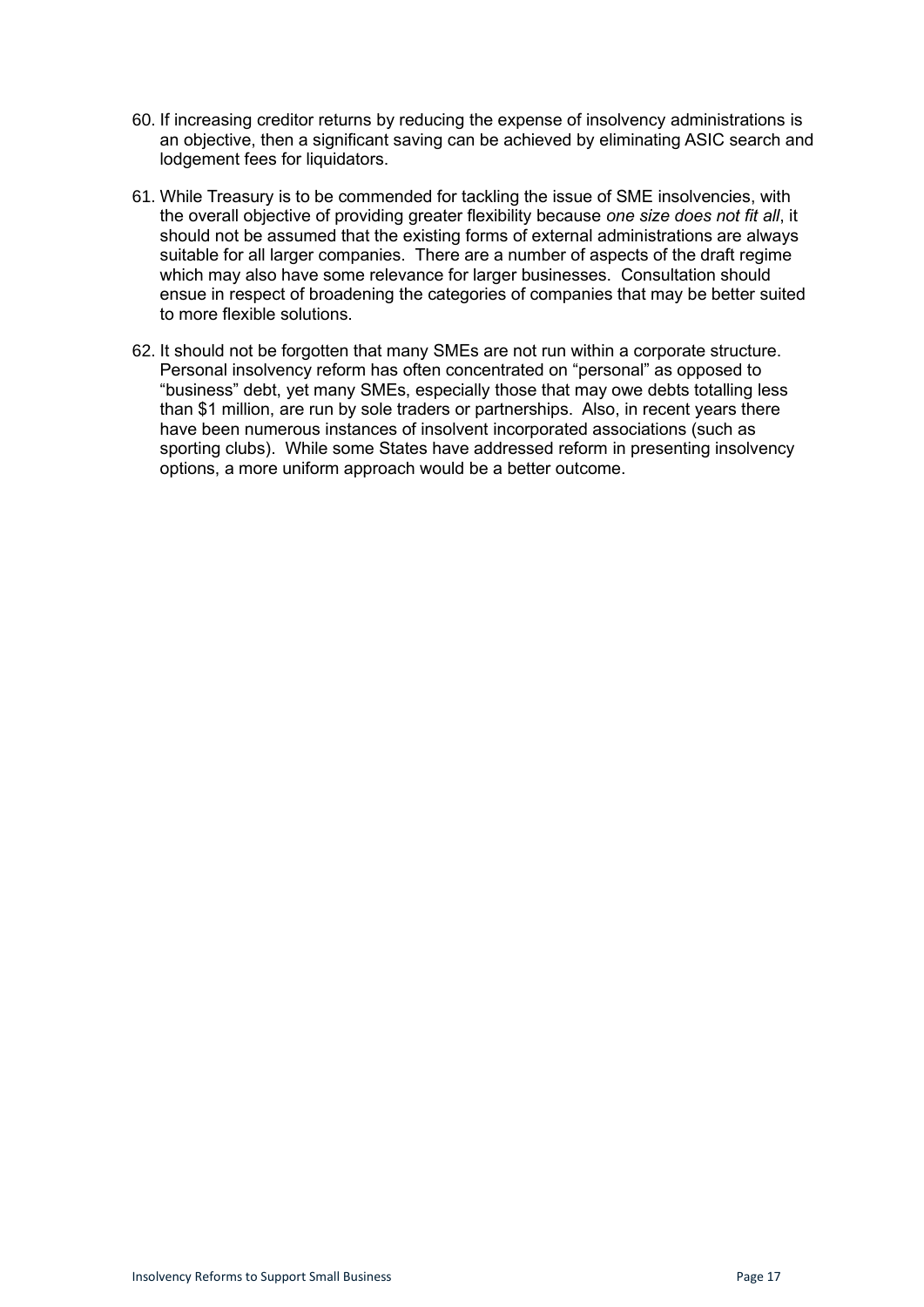# <span id="page-17-0"></span>Part 4 - Matters of drafting in the Bill

- 63. Following is a table setting out suggested amendments to the exposure draft of the Bill. We believe for the most part, the suggested changes will be self-explanatory. However, where we considered some explanation is necessary, then we have made our comments within the table.
- 64. Please note that in raising suggested amendments as set out in the table, we have in some instances drafted suggested amendments consistent with some of the issues outlined in Part 1 (Changes required to current draft regime) above. However, given the very short time frame within which to make this submission, we have not drafted suggested amendments to take account of every issue we raise above. The Committee would welcome the opportunity to consult with officers of Treasury in relation to such drafting.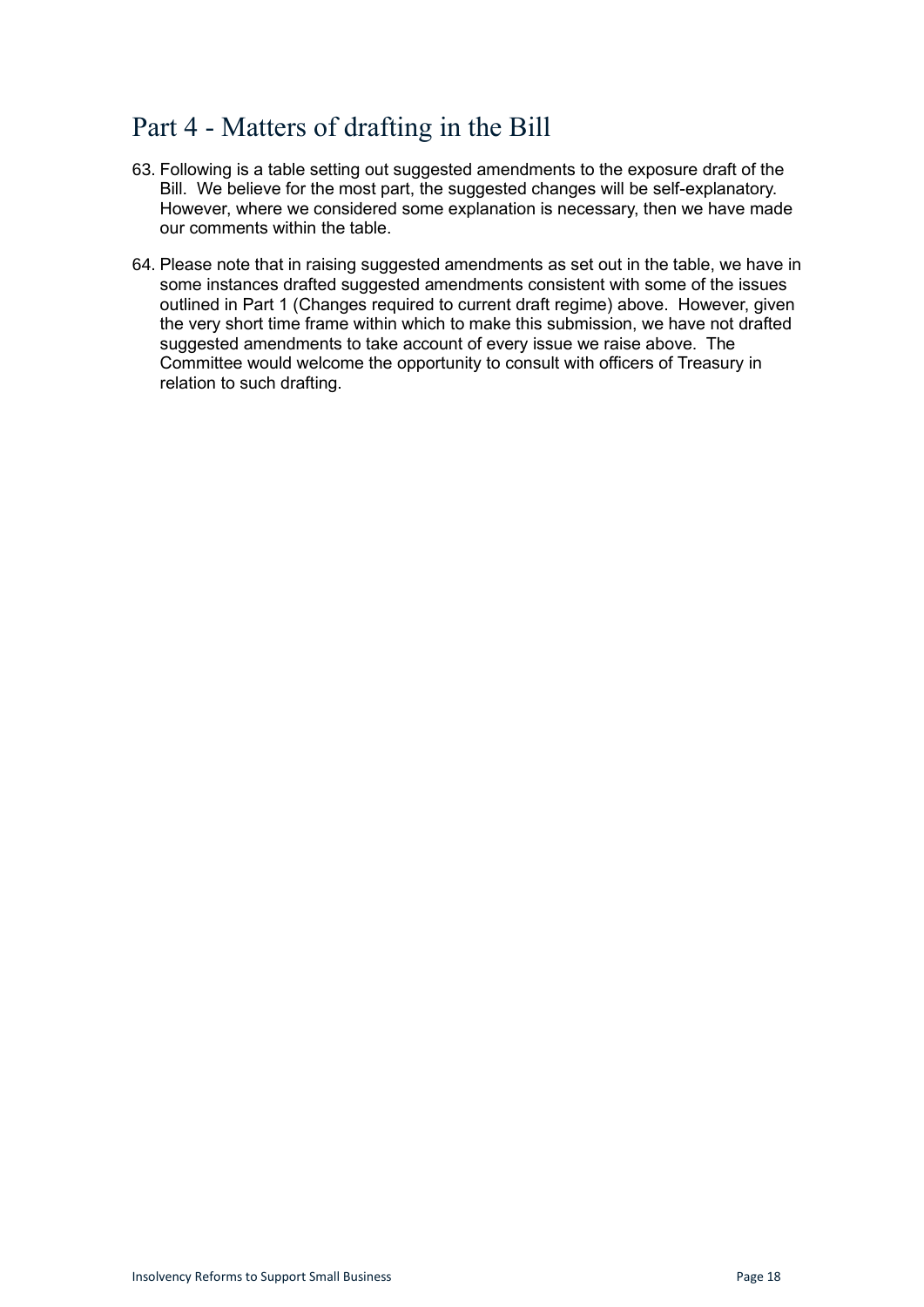| <b>Corporations Amendment (Corporate</b><br><b>Insolvency Reforms) Bill 2020</b>                                                                                                                                                                                                                                                                                                                                                                                                  | <b>Comments</b>                                                                                                                                                                                                                                                                                                                                                                                                                                                                  |
|-----------------------------------------------------------------------------------------------------------------------------------------------------------------------------------------------------------------------------------------------------------------------------------------------------------------------------------------------------------------------------------------------------------------------------------------------------------------------------------|----------------------------------------------------------------------------------------------------------------------------------------------------------------------------------------------------------------------------------------------------------------------------------------------------------------------------------------------------------------------------------------------------------------------------------------------------------------------------------|
| 452A Object of this Part<br>The object of this Part, and Schedule 2 to<br>the extent that it relates to this Part, is to<br>provide for a restructuring process for<br>eligible companies that allows the<br>companies:<br>(a) to retain control of the business,<br>property and affairs while<br>developing a plan to restructure<br>with the assistance of a small<br>business restructuring practitioner;<br>and<br>(b) to enter into a restructuring plan<br>with creditors. | "Small business restructuring practitioner" is<br>not defined. Elsewhere in Bill, the<br>expression (which is defined) is simply<br>"restructuring practitioner". Sub-paragraph<br>(a) should be amended: "to retain control of<br>the business, property and affairs while<br>developing a plan to restructure with the<br>assistance of a small business restructuring<br>practitioner".<br>Note: we also suggest amendments to<br>definition of "restructuring practitioner". |
| 453B Appointing a restructuring<br>practitioner<br>(1) A company may, by writing,<br>appoint a small business<br>restructuring practitioner for the<br>company if:"                                                                                                                                                                                                                                                                                                               | For reasons expressed above, paragraph<br>(1) should be amended: "A company may,<br>by writing, appoint a small business<br>restructuring practitioner for the company if                                                                                                                                                                                                                                                                                                        |
| 453P Winding up company                                                                                                                                                                                                                                                                                                                                                                                                                                                           | A similar provision to s440A(1) should be<br>added to s453P so as to prevent the<br>company being wound up voluntarily during<br>the restructuring process. This would<br>prevent disgruntled shareholders who are<br>out of the money and have no economic<br>interest sidelining the process.                                                                                                                                                                                  |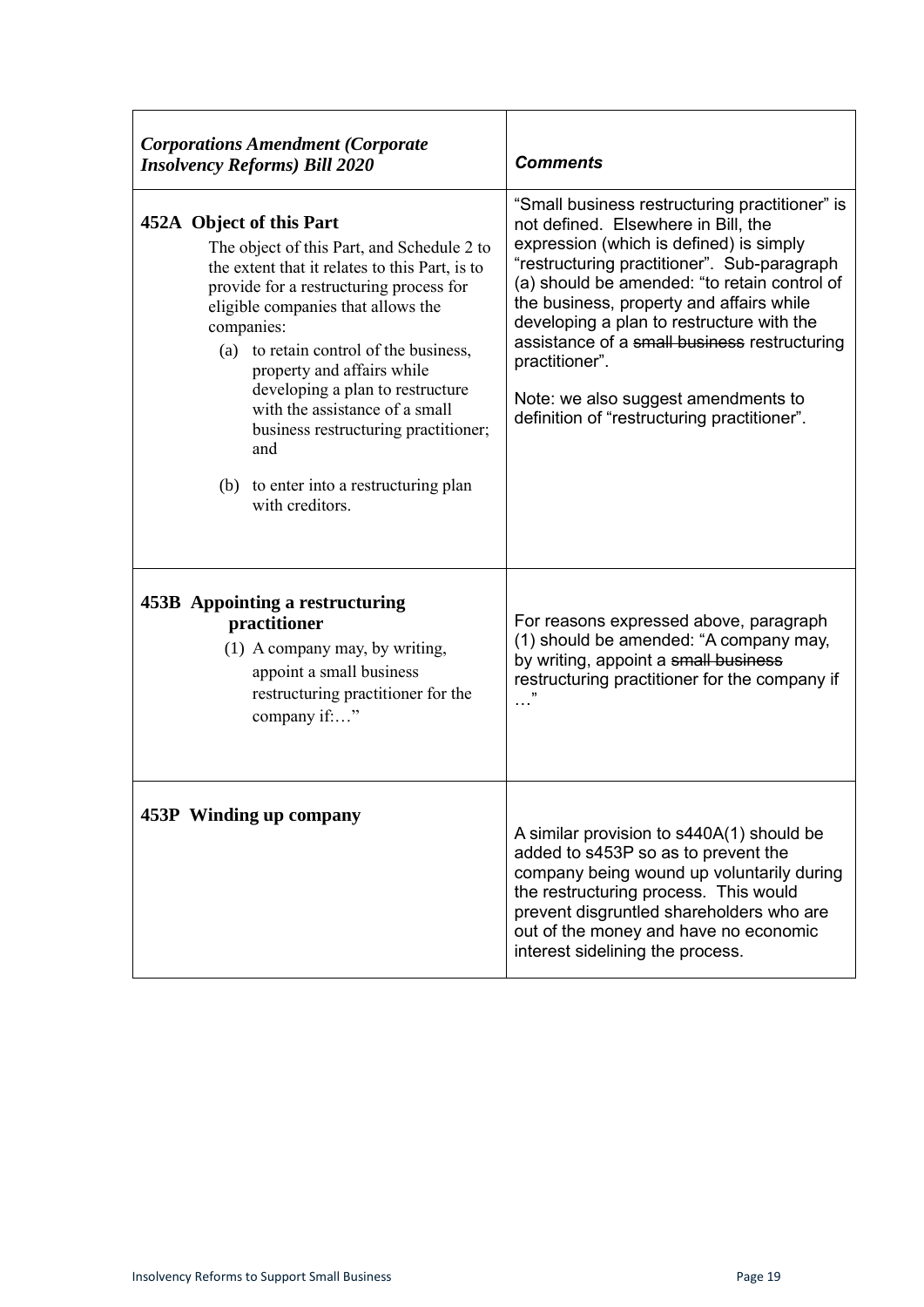$\mathbf{r}$ 

 $\overline{\phantom{a}}$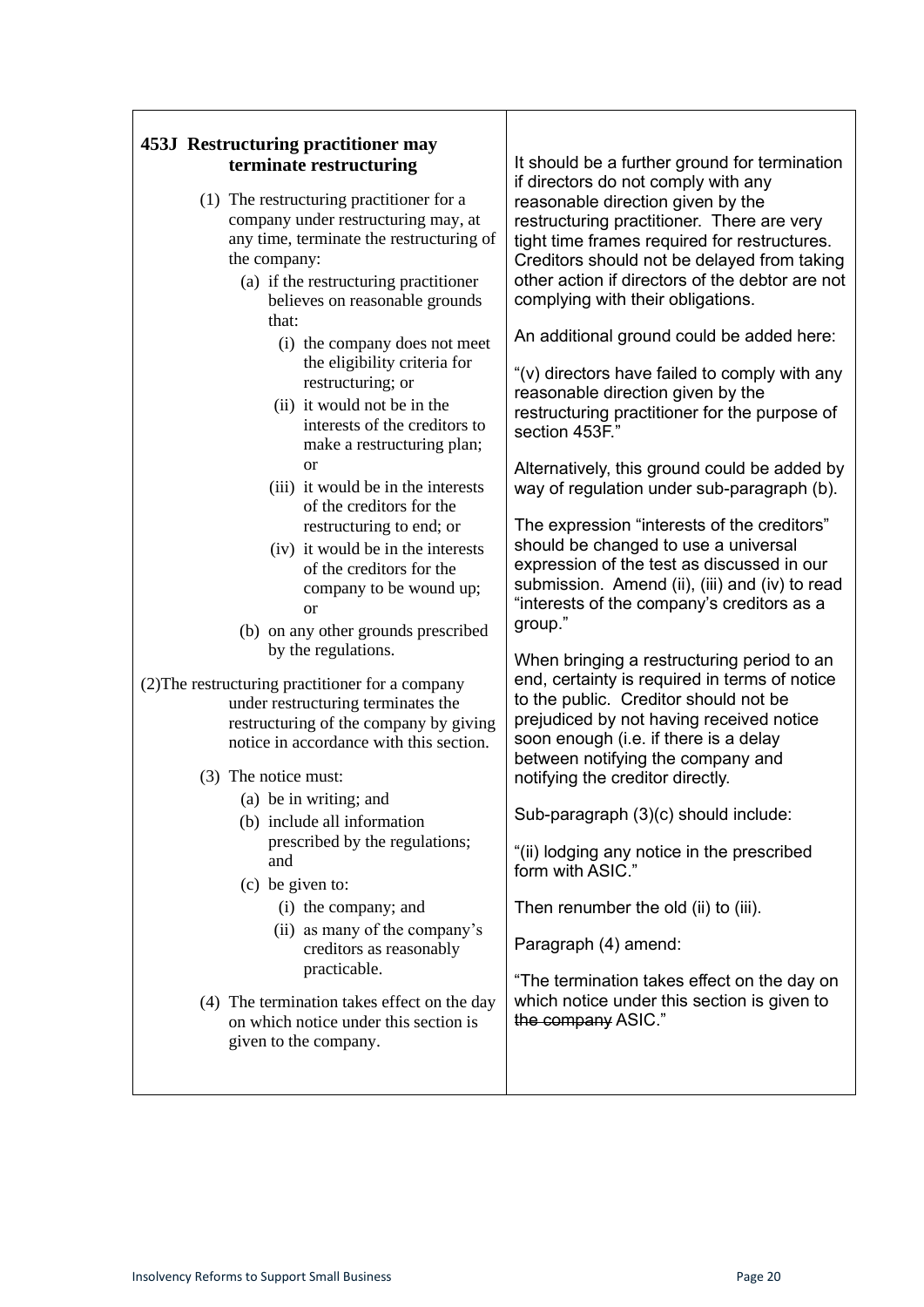| 453L Conducting the business of the<br>company during restructuring<br>Transactions and dealings affecting<br>property<br>(1) A person contravenes this section if:<br>(a) a company is under<br>restructuring; and<br>(b) the person is a director of the<br>company; and                                            | This should be amended to mirror<br>s437D(5). It should be an offence for<br>officers or employees who are involved in<br>causing the company to enter into the<br>transactions. As currently drafted, there are<br>two issues with the section. Firstly, it could<br>be the case that where there is more than<br>one director that one of the directors, or<br>some of the directors, cause the company<br>to purport to enter into a transaction or<br>dealing affecting the property of the<br>company. Unless subsection (2) applies,<br>this would be an offence for the other<br>directors who had nothing to do with<br>causing the company to enter into the<br>transaction under $s453L(1)(c)(i)$ .<br>Consequent on the above amendment, the<br>heading of section 453LA should be<br>amended to refer to 'person' rather than<br>'officer'.<br>Also it could be that a receiver is appointed<br>over the assets during the restructuring and<br>they could cause the company to enter into<br>a transaction and the directors would then<br>commit an offence. To fix this there needs<br>to be an equivalent of s441B(3) inserted<br>into s 454D. |
|-----------------------------------------------------------------------------------------------------------------------------------------------------------------------------------------------------------------------------------------------------------------------------------------------------------------------|----------------------------------------------------------------------------------------------------------------------------------------------------------------------------------------------------------------------------------------------------------------------------------------------------------------------------------------------------------------------------------------------------------------------------------------------------------------------------------------------------------------------------------------------------------------------------------------------------------------------------------------------------------------------------------------------------------------------------------------------------------------------------------------------------------------------------------------------------------------------------------------------------------------------------------------------------------------------------------------------------------------------------------------------------------------------------------------------------------------------------------------------------------------|
| (5) The restructuring practitioner for a company<br>under restructuring may only give<br>consent under paragraph $(2)(b)$ if the<br>restructuring practitioner believes on<br>reasonable grounds that it would be in<br>the interests of the creditors for the<br>company to enter into the transaction<br>or dealing | For reasons expressed above, the test in<br>(5) should be amended to "interests of the<br>company's creditors as a group."                                                                                                                                                                                                                                                                                                                                                                                                                                                                                                                                                                                                                                                                                                                                                                                                                                                                                                                                                                                                                                     |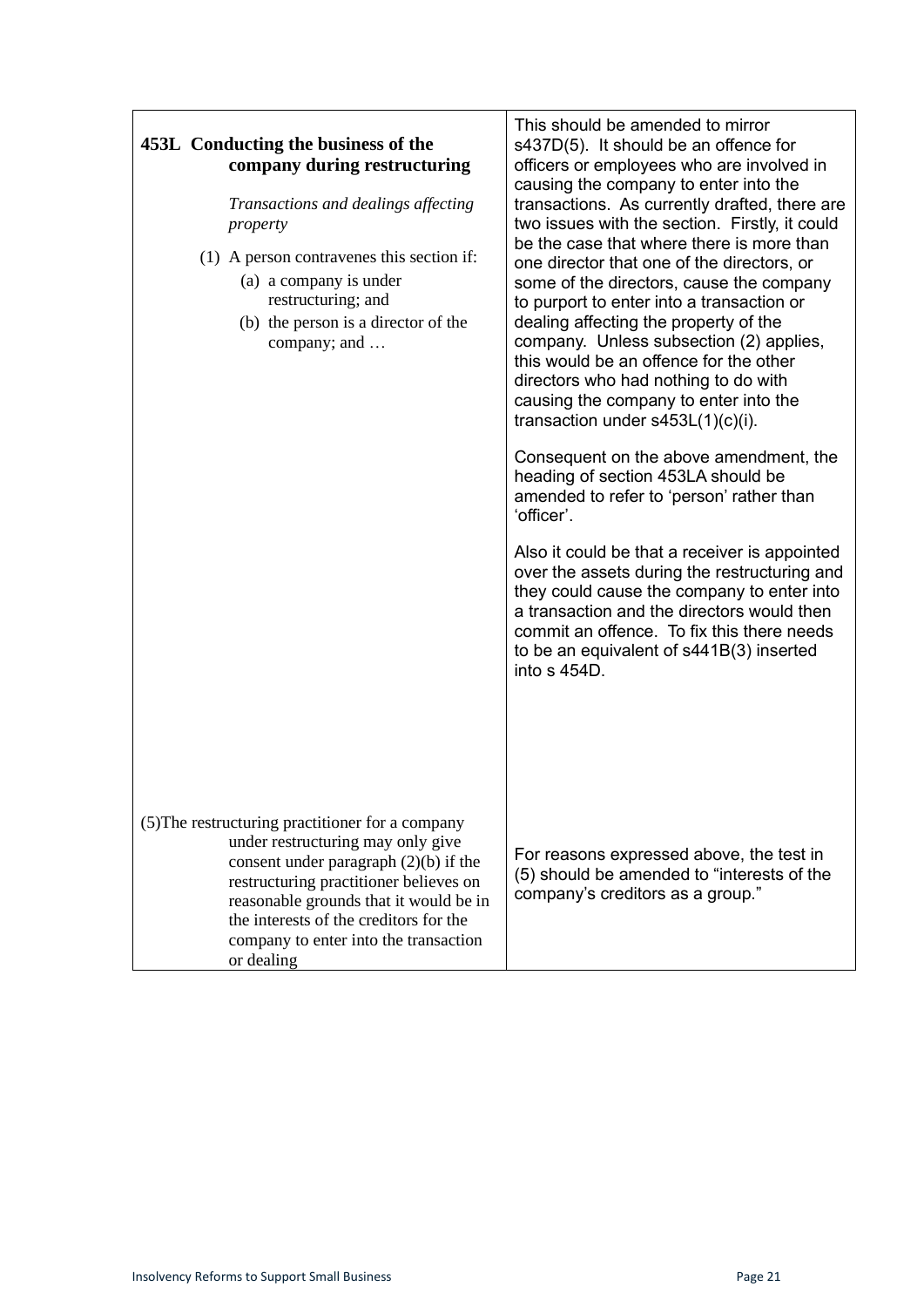| 453LA Order for compensation where<br>officer involved in void<br>transaction<br>$(1)$ Where:<br>(a) a court finds a person guilty of<br>an offence constituted by a<br>contravention of<br>subsection $453(1)$ ; and                                                                                                                   | The cross reference here should be to<br>section 453L(1).                                                                                                                                                                                                                                                                                                                                                                                                                                                                                                                                                                                                  |
|-----------------------------------------------------------------------------------------------------------------------------------------------------------------------------------------------------------------------------------------------------------------------------------------------------------------------------------------|------------------------------------------------------------------------------------------------------------------------------------------------------------------------------------------------------------------------------------------------------------------------------------------------------------------------------------------------------------------------------------------------------------------------------------------------------------------------------------------------------------------------------------------------------------------------------------------------------------------------------------------------------------|
| 453N Effect of restructuring on company's<br>members<br>Transfer of shares<br>(1) A transfer of shares in a company that<br>is made while the company is under<br>restructuring is void except if:<br>$(2)$ , $(4)$ , $(6)$ , $(9)$ , $(12)$ and $(14)$ each use the test<br>"best interests of the company's<br>creditors as a whole." | The prohibition in this section should be<br>extended to prevent the company issuing<br>new shares without the restructuring<br>practitioner's written consent so as prevent<br>a takeover without the restructuring<br>practitioner's knowledge.<br>Several amendments are required through<br>the paragraphs of section 453N. It is<br>suggested that wherever the expressions<br>"transfer" or  transfer of shares" are used,<br>then they should be replaced with "transfer<br>or issue of shares" and "transfer or issue".<br>Amend (2), (4), (6), (9), (12) and (14) to use<br>the expression, "interests of the company's<br>creditors as a group." |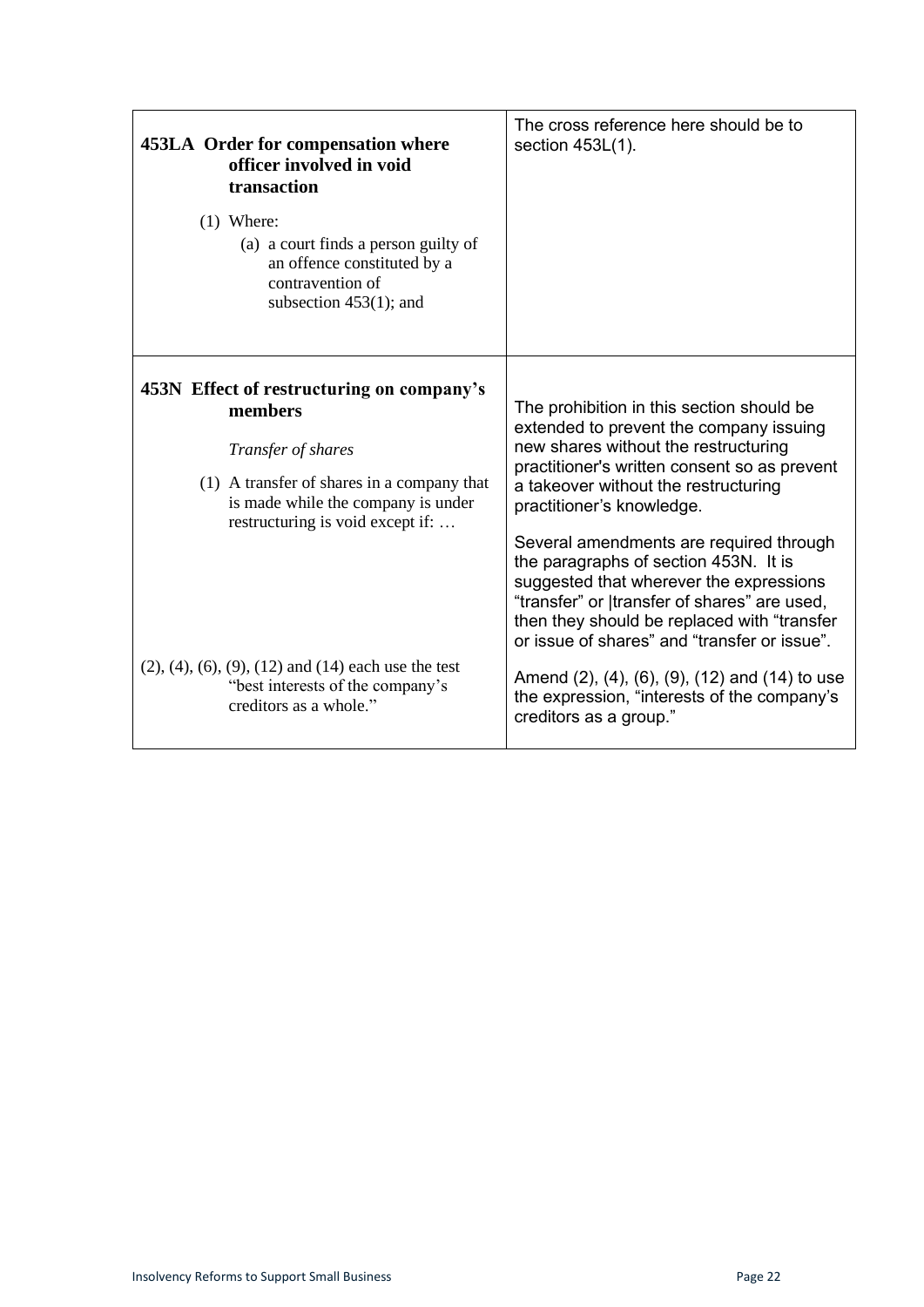| 453P Winding up company<br>(1) The Court is to adjourn the hearing<br>of an application for an order to<br>wind up a company if the company<br>is under restructuring and the Court<br>is satisfied that it is in the interests<br>of the company's creditors for the<br>company to continue under<br>restructuring rather than be wound<br>up.<br>(2) The Court is not to appoint a<br>provisional liquidator of a company<br>if the company is under<br>restructuring and the Court is<br>satisfied that it is in the interests of<br>the company's creditors for the<br>company to continue under<br>restructuring rather than have a<br>provisional liquidator appointed. | For reasons expressed above, the test in<br>both (1) and (2) should be amended to<br>"interests of the company's creditors as a<br>group."                                                                                                                                                                                                                           |
|-------------------------------------------------------------------------------------------------------------------------------------------------------------------------------------------------------------------------------------------------------------------------------------------------------------------------------------------------------------------------------------------------------------------------------------------------------------------------------------------------------------------------------------------------------------------------------------------------------------------------------------------------------------------------------|----------------------------------------------------------------------------------------------------------------------------------------------------------------------------------------------------------------------------------------------------------------------------------------------------------------------------------------------------------------------|
| 453V Restructuring not to trigger liability<br>of director or relative under<br>guarantee of company's liability<br>(1) During the restructuring of a company:<br>(a) a guarantee of a liability of the<br>company cannot be enforced, as<br>against:<br>(i) a director of the company<br>who is a natural person; or<br>(ii) a spouse or relative of such<br>a director; and<br>(b) without limiting paragraph (a), a<br>proceeding in relation to such a<br>guarantee cannot be begun<br>against such a director, spouse or<br>relative;<br>except with the leave of the Court and<br>in accordance with such terms (if any)<br>as the Court imposes.                       | It would be just as destructive to the<br>objective of allowing an SME to restructure<br>if guarantees given by related entities, such<br>as another company that carries on<br>business or holds assets used in the SMEs<br>business, are not also subject to the<br>moratorium afforded by this section.<br>Insert:<br>"(a)(iii) a related entity of the company". |

 $\overline{1}$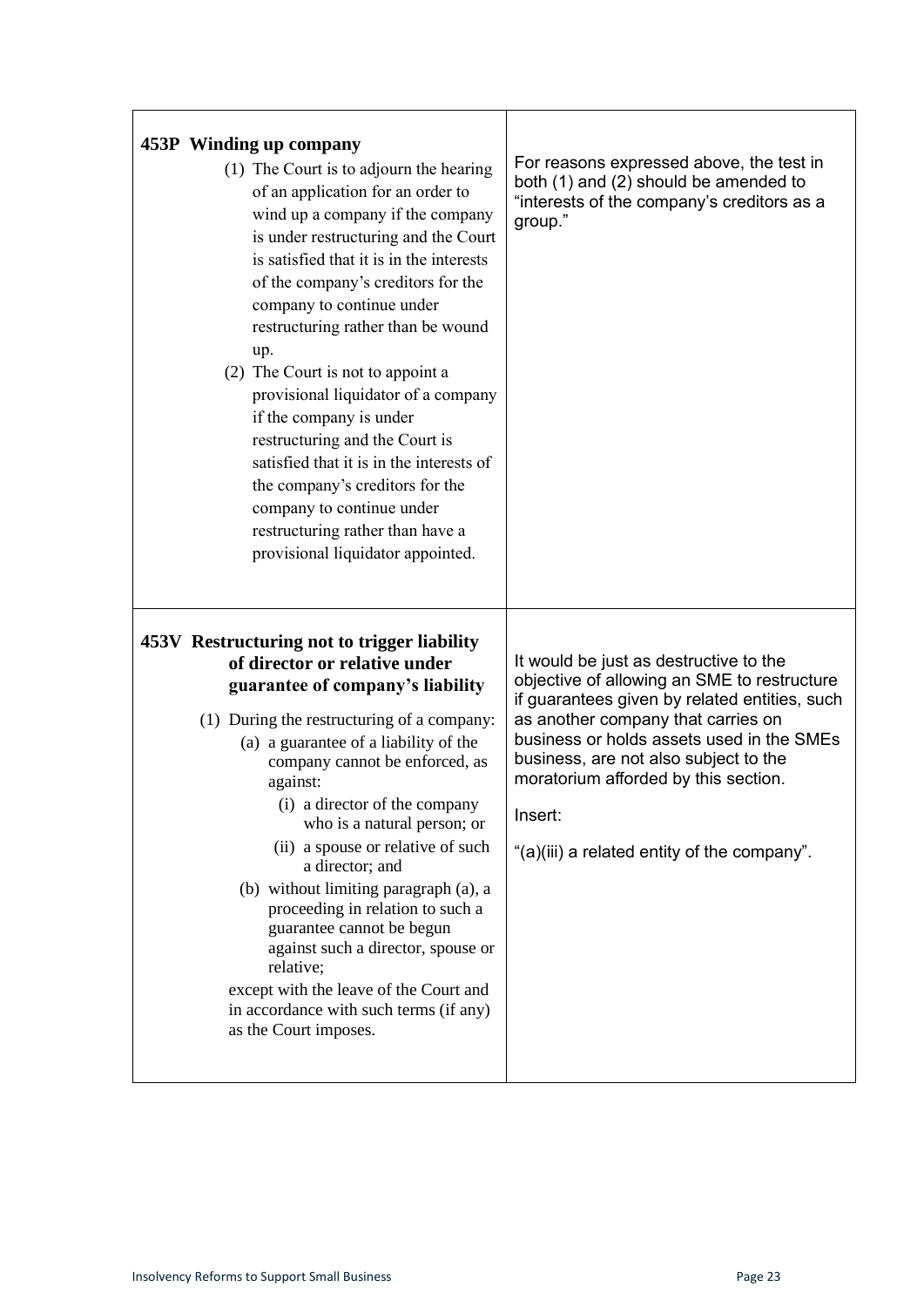| 456J Appointment of 2 or more<br>restructuring practitioners of<br>company<br>(1) Where a provision of this Act provides<br>for a small business restructuring<br>practitioner for a company to be<br>appointed, 2 or more persons may be<br>appointed as small business<br>restructuring practitioners of the<br>company.                                                                                                                                                            | For reasons expressed above, paragraph<br>(1) should be amended: "Where a provision<br>of this Act provides for a small business<br>restructuring practitioner for a company to<br>be appointed, 2 or more persons may be<br>appointed as small business restructuring<br>practitioners of the company"                                                                                                                                                                                          |
|---------------------------------------------------------------------------------------------------------------------------------------------------------------------------------------------------------------------------------------------------------------------------------------------------------------------------------------------------------------------------------------------------------------------------------------------------------------------------------------|--------------------------------------------------------------------------------------------------------------------------------------------------------------------------------------------------------------------------------------------------------------------------------------------------------------------------------------------------------------------------------------------------------------------------------------------------------------------------------------------------|
| 456K Appointment of 2 or more<br>restructuring practitioners of<br>restructuring plan<br>(1) Where a provision of this Act provides<br>for a small business restructuring<br>practitioner for a restructuring plan to<br>be appointed, 2 or more persons may<br>be appointed as small business<br>restructuring practitioners of the plan.<br>(2) Where, because of subsection (1),<br>there are 2 or more small business<br>restructuring practitioners for a<br>restructuring plan: | For reasons expressed above:<br>- paragraph (1) should be amended:<br>"Where a provision of this Act provides for a<br>small business restructuring practitioner for<br>a restructuring plan to be appointed, 2 or<br>more persons may be appointed as small<br>business restructuring practitioners of the<br>plan".<br>- paragraph (2) should be amended:<br>"Where, because of subsection (1), there<br>are 2 or more small business restructuring<br>practitioners for a restructuring plan" |

 $\Gamma$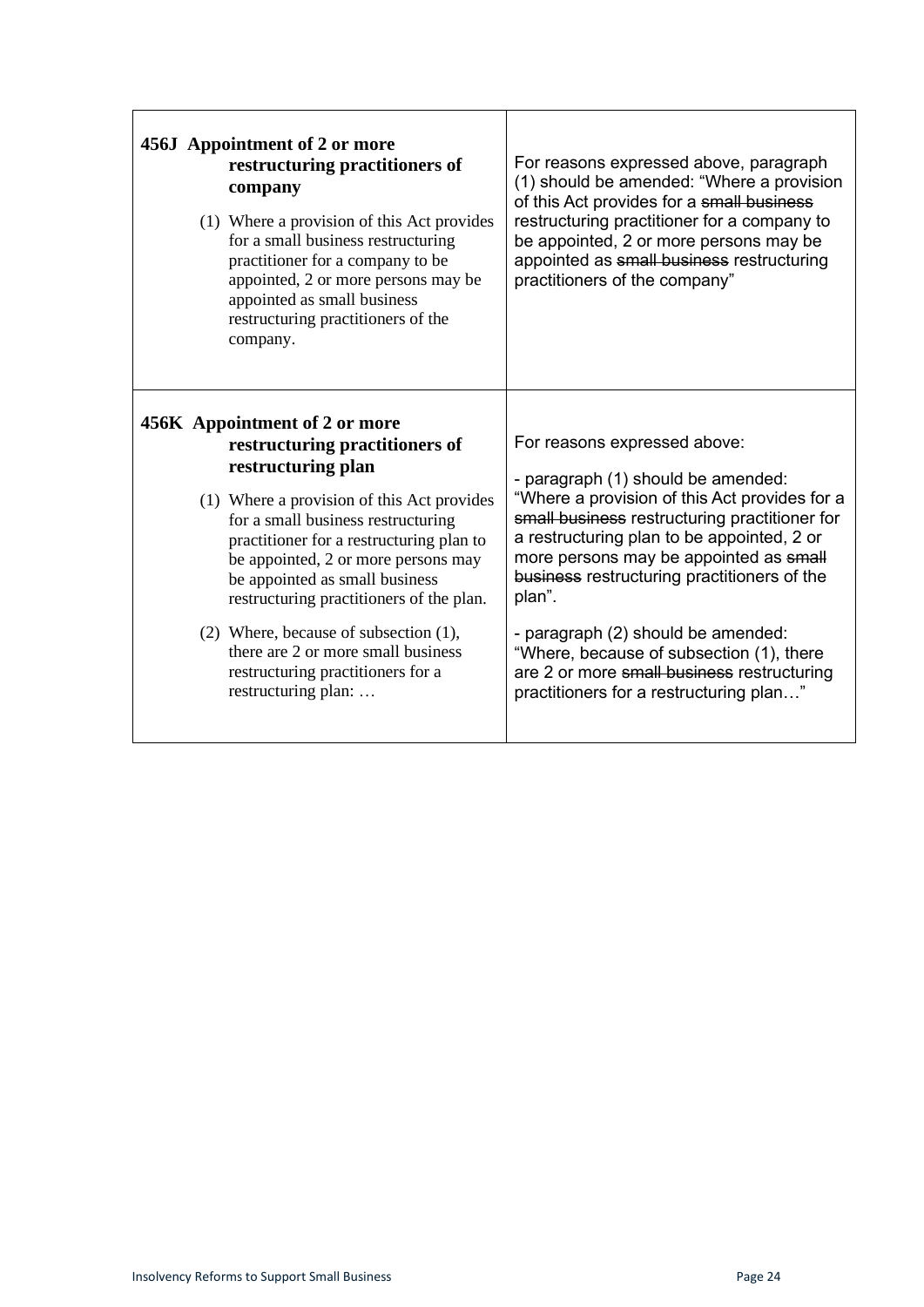| <b>458A Powers of the Court</b><br>(1) The regulations may:<br>(a) confer powers on the Court in<br>relation to the restructure of<br>companies or restructuring plans;<br>and<br>(b) prescribe whether those powers<br>are to be exercised on the<br>initiative of the Court or on the<br>application of one or more<br>persons; and<br>(c) prescribe persons who may apply<br>to the Court for the exercise of<br>those powers.<br>$(2)$ Without limiting subsection $(1)$ , the<br>powers that may be conferred on the<br>Court include the power:<br>(a) to vary or terminate a<br>restructuring plan; and<br>(b) to declare a restructuring plan | The power conferred on the Court should<br>be the same broad power which the Court<br>has in relation to voluntary administrations<br>$(s447A)$ .<br>It is not considered that the current draft<br>s458A goes far enough, as there may be<br>other aspects of Pat 5.3B that could arise.<br>The preferred course would be to insert a<br>new (1) similar to s447A:<br>"The Court may make such order as it<br>thinks appropriate about how this Part is to<br>operate in relation to a particular company."<br>Then renumber the remaining paragraphs,<br>and insert at the start of the new (2):<br>"Without limiting subsection (1)," |
|-------------------------------------------------------------------------------------------------------------------------------------------------------------------------------------------------------------------------------------------------------------------------------------------------------------------------------------------------------------------------------------------------------------------------------------------------------------------------------------------------------------------------------------------------------------------------------------------------------------------------------------------------------|------------------------------------------------------------------------------------------------------------------------------------------------------------------------------------------------------------------------------------------------------------------------------------------------------------------------------------------------------------------------------------------------------------------------------------------------------------------------------------------------------------------------------------------------------------------------------------------------------------------------------------------|
| void.<br>(3) The powers conferred on the Court<br>under regulations made for the<br>purposes of this section are in addition<br>to any other powers conferred on the<br>Court.<br>Part 2:<br>19 After paragraph 12.1 of the small<br>business guide in Part 1.5<br>Insert:<br>12.1A Restructuring<br>If a company experiences financial<br>problems, the directors may appoint a<br>small business restructuring<br>practitioner to help the company<br>develop a plan to restructure.                                                                                                                                                                | For reasons expressed above: this<br>provision should be amended: "If a<br>company experiences financial problems,<br>the directors may appoint a small business<br>restructuring practitioner to help the<br>company develop a plan to restructure."                                                                                                                                                                                                                                                                                                                                                                                    |

 $\mathbf{r}$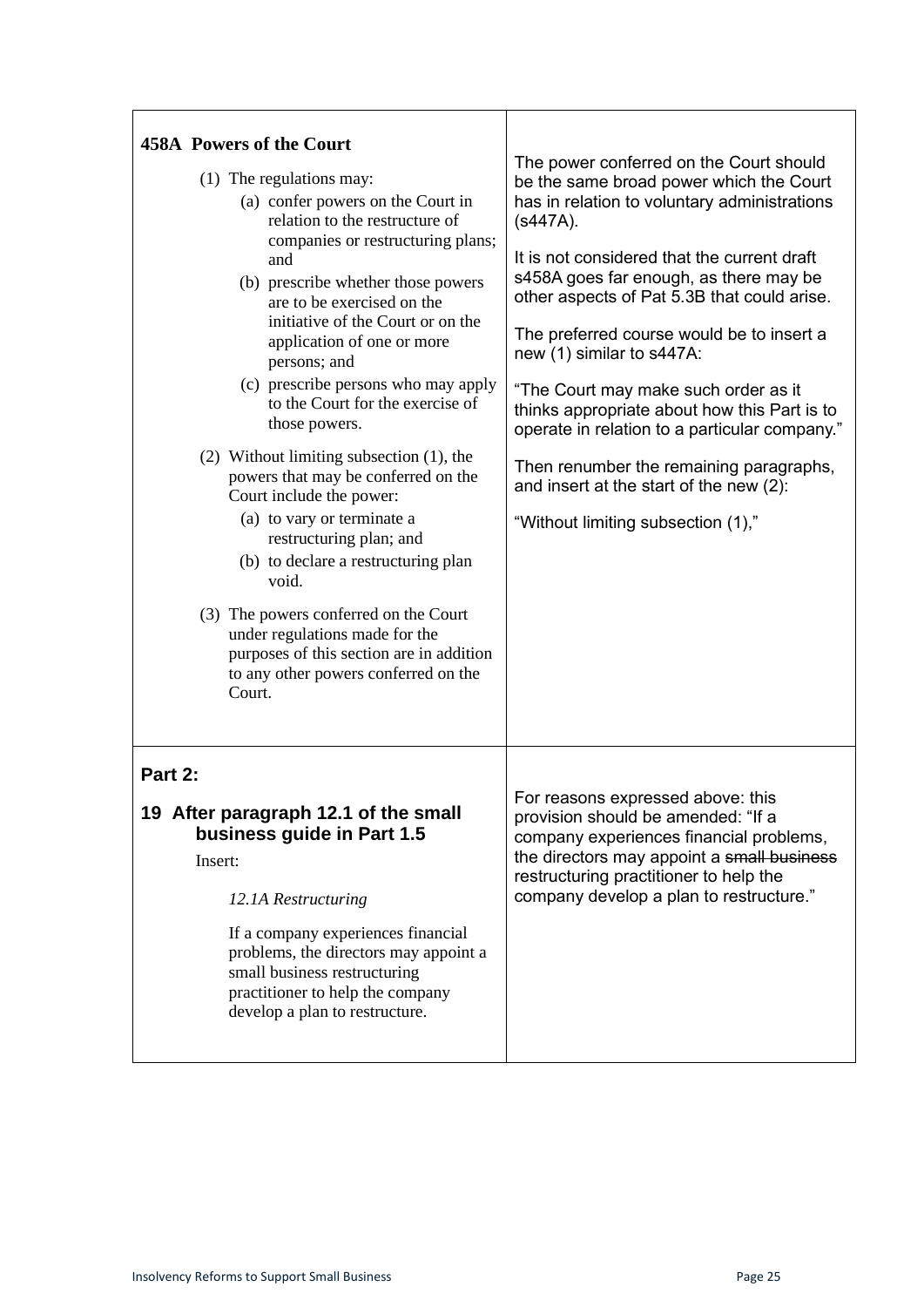| 11 Section 9<br>restructuring practitioner:<br>(a) in relation to a company but not<br>in relation to a restructuring plan:<br>(i) means a small business<br>restructuring practitioner<br>for the company appointed<br>under Part 5.3B; and<br>(ii) if 2 or more persons are<br>appointed under that Part as<br>small business restructuring<br>practitioners for the<br>company—has a meaning<br>affected by paragraph<br>$456J(2)(b)$ ; or<br>(b) in relation to a restructuring plan:<br>(i) means a small business<br>restructuring practitioner<br>for the agreement appointed<br>under Part 5.3B; and<br>(ii) if 2 or more persons are<br>appointed under that Part as<br>small business restructuring<br>practitioners for the<br>agreement-has a meaning<br>affected by paragraph<br>$456K(2)(b)$ . | The definition itself (section 11 of part 2) is<br>a bit circular or perhaps a bit confusing by<br>defining a restructuring practitioner as a<br>small business restructuring practitioner for<br>the company appointed under Part 5.3B<br>etc. It would be better to simply say<br>"practitioner". Suggested draft below:<br>restructuring practitioner:<br>(a) in relation to a company but<br>not in relation to a<br>restructuring plan:<br>(i) means a small business<br>restructuring practitioner<br>for the company<br>appointed for the<br>company under<br>Part 5.3B; and<br>(ii) if 2 or more persons are<br>appointed under that<br>Part as small business<br>restructuring<br>practitioners for the<br>company-has a<br>meaning affected by<br>paragraph $456J(2)(b)$ ; or<br>(b) in relation to a restructuring<br>plan:<br>(i) means a small business<br>restructuring practitioner<br>appointed for the<br>agreement appointed<br>under Part 5.3B; and<br>(ii) if 2 or more persons are<br>appointed under that<br>Part as small business<br>restructuring<br>practitioners for the<br>agreement-has a<br>meaning affected by<br>paragraph $456K(2)(b)$ . |
|--------------------------------------------------------------------------------------------------------------------------------------------------------------------------------------------------------------------------------------------------------------------------------------------------------------------------------------------------------------------------------------------------------------------------------------------------------------------------------------------------------------------------------------------------------------------------------------------------------------------------------------------------------------------------------------------------------------------------------------------------------------------------------------------------------------|---------------------------------------------------------------------------------------------------------------------------------------------------------------------------------------------------------------------------------------------------------------------------------------------------------------------------------------------------------------------------------------------------------------------------------------------------------------------------------------------------------------------------------------------------------------------------------------------------------------------------------------------------------------------------------------------------------------------------------------------------------------------------------------------------------------------------------------------------------------------------------------------------------------------------------------------------------------------------------------------------------------------------------------------------------------------------------------------------------------------------------------------------------------------------|
| 15 After subsection 60(1)                                                                                                                                                                                                                                                                                                                                                                                                                                                                                                                                                                                                                                                                                                                                                                                    | Remove italics that appear in subparagraph                                                                                                                                                                                                                                                                                                                                                                                                                                                                                                                                                                                                                                                                                                                                                                                                                                                                                                                                                                                                                                                                                                                                |
| (1A)                                                                                                                                                                                                                                                                                                                                                                                                                                                                                                                                                                                                                                                                                                                                                                                                         | (vi)                                                                                                                                                                                                                                                                                                                                                                                                                                                                                                                                                                                                                                                                                                                                                                                                                                                                                                                                                                                                                                                                                                                                                                      |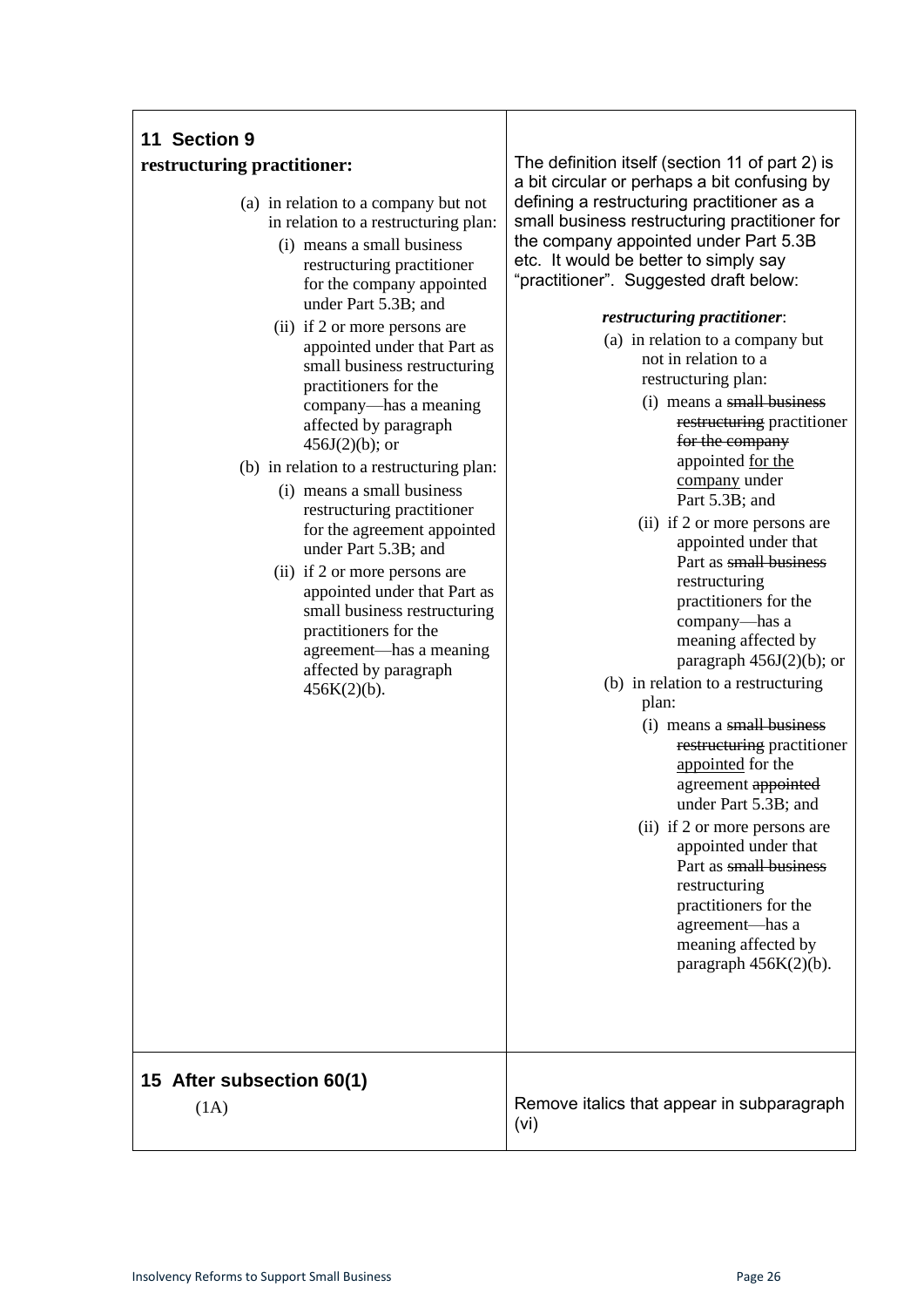| 21 At the end of subsection 109X(1)<br>Add:<br>; or (e) if a restructuring practitioner for<br>the company has been<br>appointed—leaving it at, or<br>posting it to, the address of the<br>restructuring practitioner in the<br>most recent notice of that address<br>lodged with ASIC.                                                                                                                                                                                                                                                                                                                                                                                                                                                                                                                    | For the purpose of serving documents on<br>the company, simply serving the<br>restructuring practitioner, when s/he is not<br>in control of the company's affairs, is<br>possibly pointless, and of no utility.<br>-ln<br>such a circumstance, service should be on<br>BOTH the company by some other<br>permitted means AS WELL AS the<br>restructuring practitioner.<br>Therefore, amend:<br>"if a restructuring practitioner for the<br>company has been appointed—then (in<br>addition to serving the company by other<br>permitted means), leaving it at, or posting it<br>to, the address of the restructuring<br>practitioner in the most recent notice of that<br>address lodged with ASIC." |
|------------------------------------------------------------------------------------------------------------------------------------------------------------------------------------------------------------------------------------------------------------------------------------------------------------------------------------------------------------------------------------------------------------------------------------------------------------------------------------------------------------------------------------------------------------------------------------------------------------------------------------------------------------------------------------------------------------------------------------------------------------------------------------------------------------|------------------------------------------------------------------------------------------------------------------------------------------------------------------------------------------------------------------------------------------------------------------------------------------------------------------------------------------------------------------------------------------------------------------------------------------------------------------------------------------------------------------------------------------------------------------------------------------------------------------------------------------------------------------------------------------------------|
| 22 After subsection 157A(4)<br>Insert:<br>Application by restructuring<br>practitioner<br>(4A) The restructuring practitioner for a<br>company under restructuring may<br>lodge an application with ASIC to<br>change the name of the company if the<br>restructuring practitioner is satisfied<br>that the proposed change of name is in<br>the interests of the creditors of the<br>company as a whole.<br>Application by restructuring<br>practitioner for a restructuring plan<br>(4B) The restructuring practitioner for a<br>restructuring plan for a company may<br>lodge an application with ASIC to<br>change the name of the company if the<br>restructuring practitioner is satisfied<br>that the proposed change of name is in<br>the interests of the creditors of the<br>company as a whole. | For the reasons discussed in our<br>submission, we recommend using the same<br>expression throughout the Bill "interests of<br>creditors as a group." Therefore, amend<br>both $(4A)$ and $(4B)$ .                                                                                                                                                                                                                                                                                                                                                                                                                                                                                                   |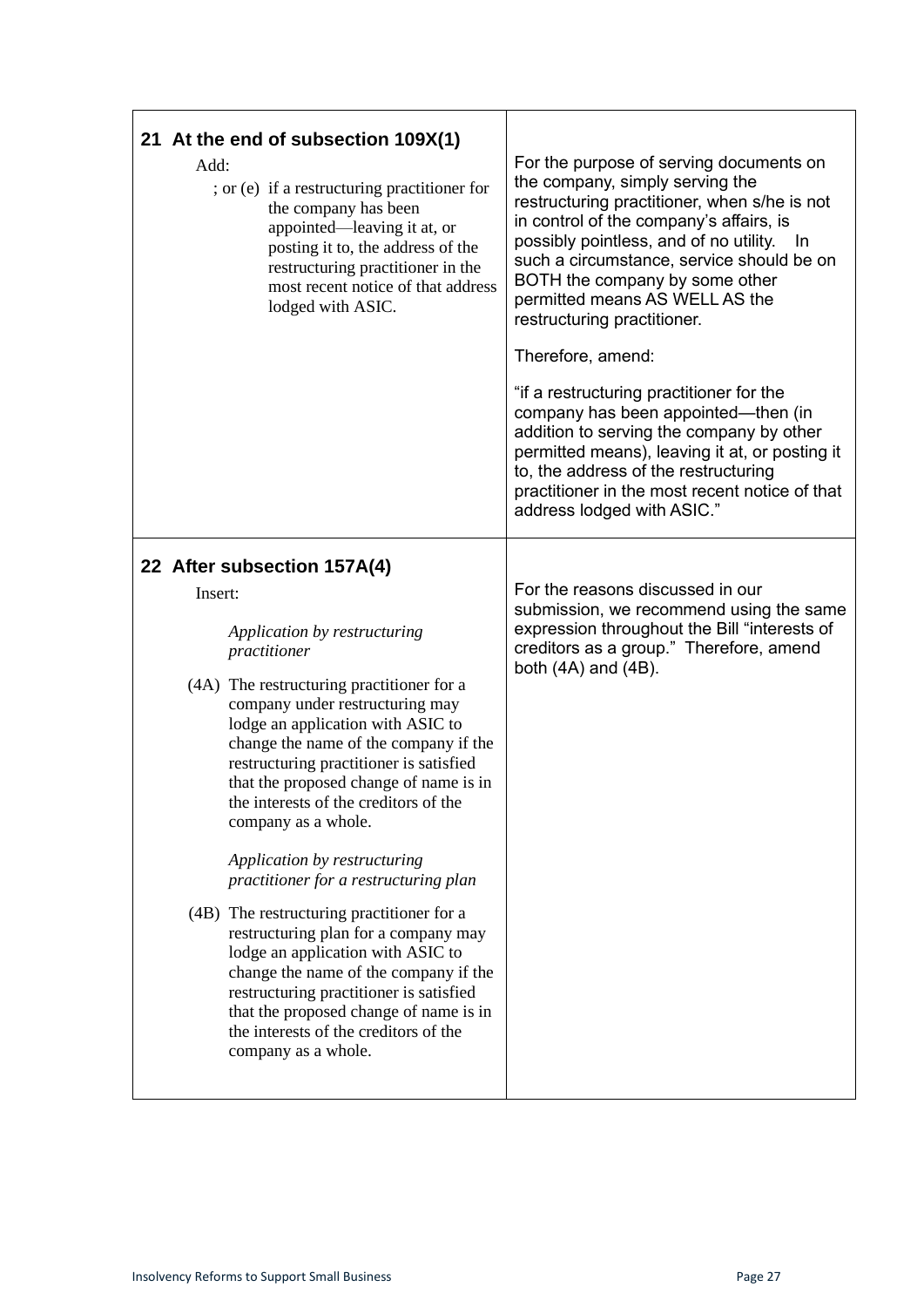| 32 Paragraph 420(2)(r)<br>Omit "or a scheme of arrangement",<br>substitute ", a scheme of arrangement or a<br>restructuring plan".                                                                                                                                                                                                                               | Omit "or a scheme of arrangement",<br>substitute ", a scheme of arrangement,<br>deed of company arrangement or a<br>restructuring plan".              |
|------------------------------------------------------------------------------------------------------------------------------------------------------------------------------------------------------------------------------------------------------------------------------------------------------------------------------------------------------------------|-------------------------------------------------------------------------------------------------------------------------------------------------------|
| 35 After paragraph 425(5)(c)<br>Insert:<br>(ca) the restructuring practitioner for<br>the corporation has consented to<br>the application; or                                                                                                                                                                                                                    | Delete the words "has consented to the<br>application"                                                                                                |
| 57 After subparagraph 588FE(6B)(c)(iii)<br>Insert:<br>(iiia) by a restructuring<br>practitioner for the<br>company; or                                                                                                                                                                                                                                           | (iiia) should read, "by, or with the consent<br>of, a restructuring practitioner for the<br>company;"                                                 |
| 98 Section 75-1 of Schedule 2<br>The restructuring practitioner for a company<br>or for a restructuring plan may convene a<br>meeting of creditors in exceptional<br>circumstances if it is in the interests of<br>creditors to do so.                                                                                                                           | For the reasons discussed in our<br>submission, we recommend using the same<br>expression throughout the Bill "interests of<br>creditors as a group." |
| 75-21 Restructuring and restructuring<br>plans<br>(2) However, the restructuring practitioner for a<br>company, or for a restructuring plan,<br>may convene a meeting of the<br>creditors if the restructuring<br>practitioner is satisfied that:<br>(a) there are exceptional<br>circumstances; and<br>(b) it is in the interests of the<br>creditors to do so. | For the reasons discussed in our<br>submission, we recommend using the same<br>expression throughout the Bill "interests of<br>creditors as a group." |